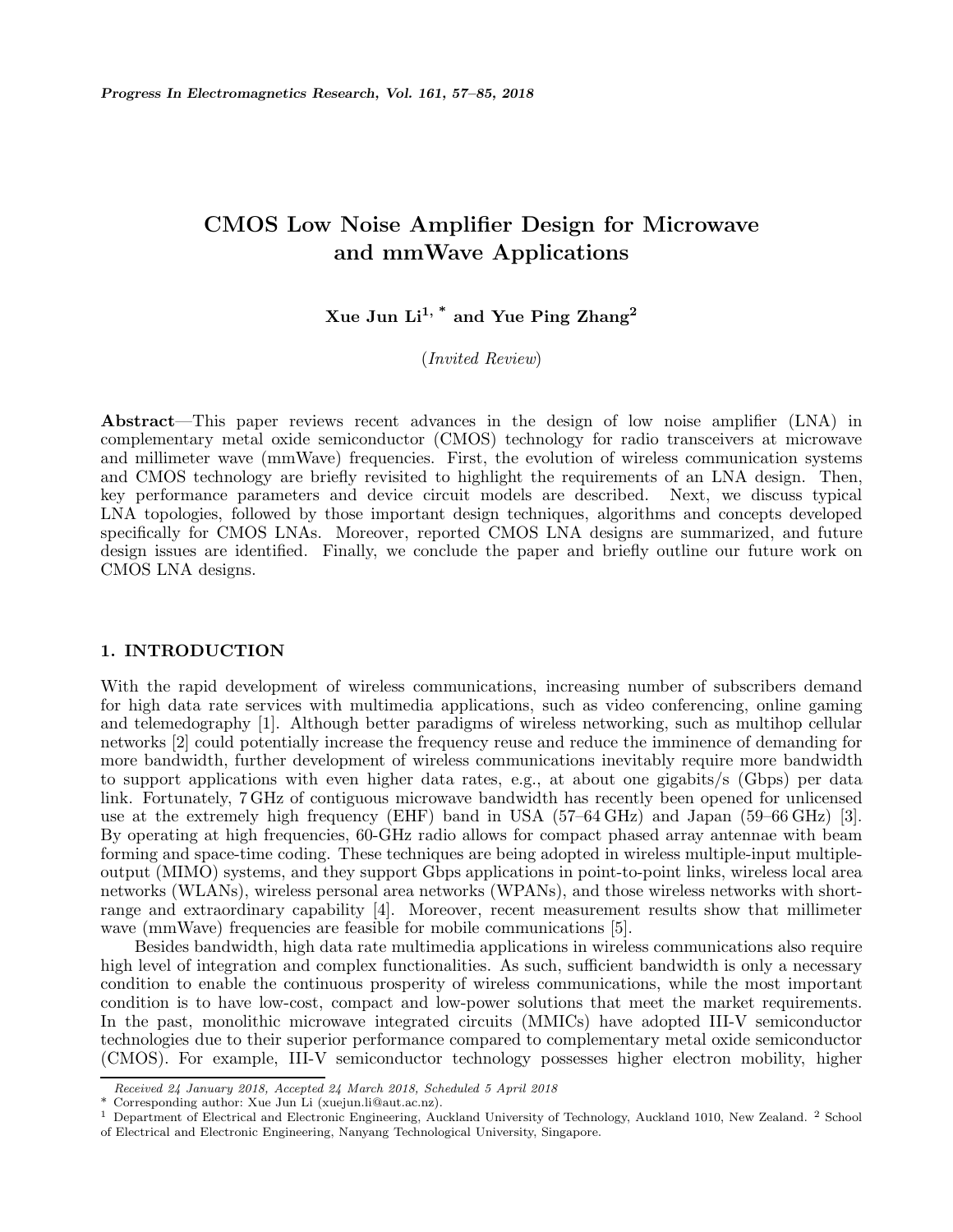breakdown voltage and the availability of high quality-of-factor  $(Q)$  passives [3]. However, continuous scaling-down of CMOS technology enables unity-current-gain frequency  $(f_T)$  and maximum oscillation frequency  $(f_{MAX})$  to exceed 246 GHz [6] and 500 GHz [7], respectively. Furthermore, the most attractive feature of CMOS technology is that it promises higher level of integration and thus better cost reduction [3]. Now it is possible to integrate radio-frequency (RF), intermediate-frequency (IF) and baseband digital signal processing (DSP) blocks on the same die to enable true system-on-chip (SOC) at low cost for WLAN and WPAN applications operating at tens of gigahertz frequency range [8].

The difficulty of integrating various RF components in a single chip is dependent on the wireless technology requirements. As aforementioned, 60-GHz radio is considered as the most promising wireless technology to realize Gbps data links and thus researchers strive to design and develop CMOS circuits for microwave and mmWave applications [9]. Most work in the literature focused on power amplifier (PA) [10], transmit/receive switch [11] and low noise amplifier (LNA). In this paper, we focus on the design of CMOS LNA for microwave and mmWave applications.

The rest of this paper is organized as follows. Section 2 revisits the fundamentals of an LNA, including its function, performance metrics and device circuit models. Section 3 discusses the LNA topologies and Section 4 reviews various design techniques reported for LNAs. In Section 5, we compare different techniques and suggest recommendations on LNA design for future development of wireless radio circuits. Finally, Section 6 concludes the paper with a brief snapshot of our future work on CMOS LNA designs.

# **2. FUNDAMENTALS OF LNAS**

As shown in Figure 1, a typical RF receiver will first pass the received signal from the antenna to the bandpass filter (BPF) and then the LNA. The signal entering the LNA is usually very weak and mixed with noise. Per Frris' formula for noise figure (NF), the first few stages of the receiver will dominate its overall NF. Consequently, LNA plays an important role in amplifying the received signal while suppressing noise for the subsequent stages by a factor of the gain of the LNA. However, the noise generated by the LNA itself is injected directly into the received signal. Hence, it is necessary for an LNA to boost the desired signal power while adding as little noise and distortion as possible, enabling the retrieval of information signal in subsequent stages in the receiver [12].



**Figure 1.** Block diagram of a typical RF receiver.



### **2.1. Performance Metrics**

Various performance metrics are considered in the design of an LNA, which usually include power gain  $(G)$ , NF, linearity, stability, impedance matching and power dissipation  $(P_{\text{diss}})$ .

Power gain is a measure of the ability of an LNA to amplify signal power, which is measured by the ratio of output signal power to input signal power. Power gain is usually defined on a logarithmic scale in terms of decibel (dB).

NF presents a measure of the degradation in signal-to-noise-ratio (SNR) that an LNA introduces in the RF signal chain of a receiver. Particularly, NF is noise factor in decibel, which is defined as the ratio of the output noise power to the portion thereof attributable to thermal noise in the input termination at standard noise temperature  $T_0$  (usually 290 K).

Linearity of an LNA refers to the capability of increasing the power level of input signals without otherwise altering the content of the signal. The most commonly used measures of linearity are 1-dB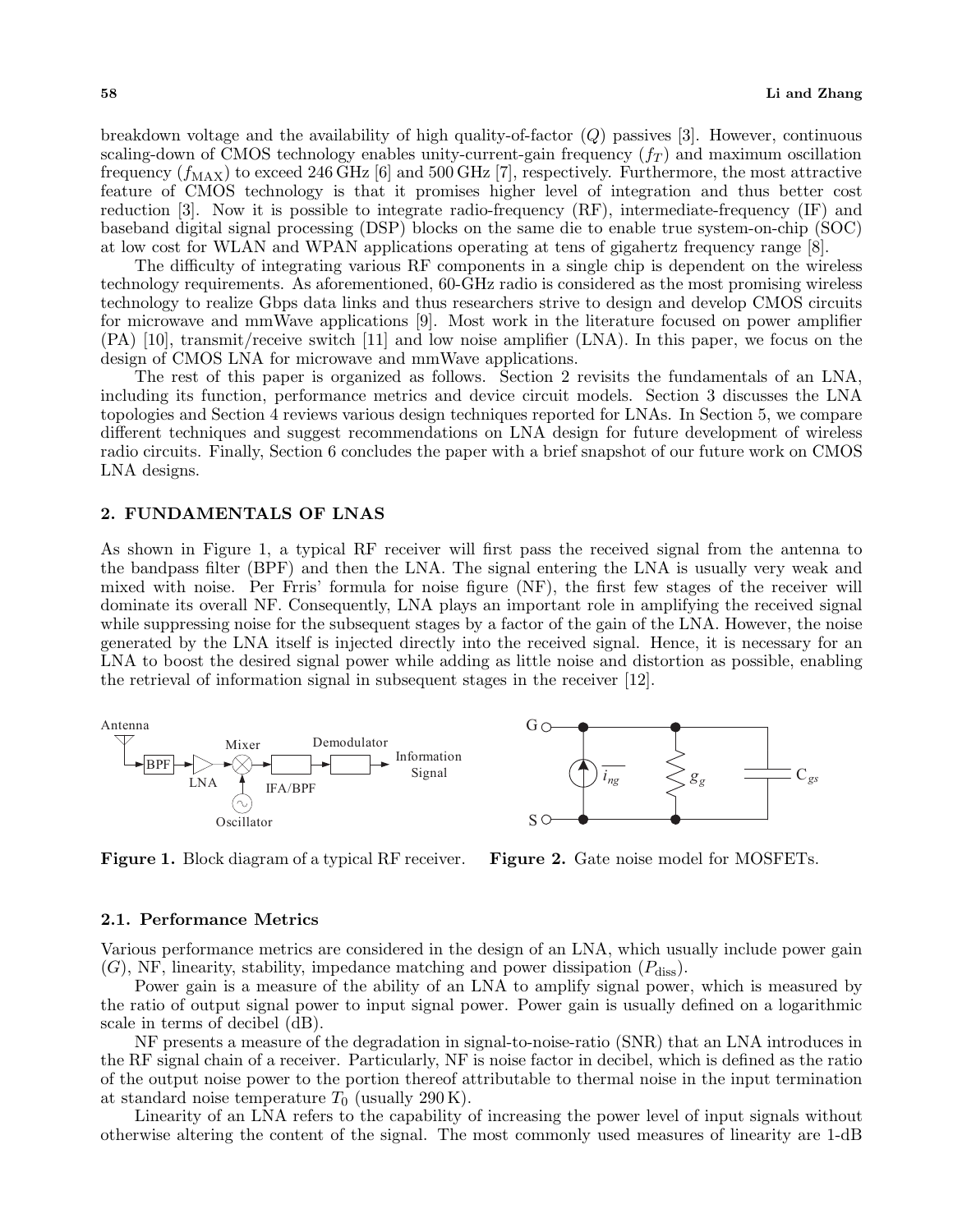compression point  $(P_{1 \text{ dB}})$  and input referred third order intercept point (IIP3).  $P_{1 \text{ dB}}$  is defined as the input power that causes a 1 dB drop in the linear gain due to device saturation. Noteworthily, IIP3 is a purely mathematical concept based on the assumption that the nonlinearity of an LNA could be modeled using a low-order polynomial. IIP3 is defined as the input power at which the amplitude of the third-order intermodulation (IM3) term is equal to the amplitude of the linear fundamental term. In addition, IIP3 probably lies beyond the damage threshold of the LNA.

Unconditional stability is critical to ensure that an LNA does not oscillate at any frequency with whatever source and load impedances. Theoretically, if both input and output impedance of an LNA have positive real part for any condition, this LNA is unconditionally stable. In the perspective of power flow, the reflected power is always less than the incident power, thus there is no extra power flowing back to the source from the LNA. Importantly, S-parameter can be used to determine the stability of an LNA. Equations (1) and (2) are widely used methods in many simulation tools to justify the stability of an LNA design. The stability factor  $K$  alone is not sufficient for the judgment and the necessary and sufficient conditions for the unconditional stable LNA are formed together with the auxiliary condition of  $B_1$ .

$$
K = \frac{1 - |S_{11}|^2 - |S_{22}|^2 + |\Delta|^2}{2|S_{12}| |S_{21}|} > 1
$$
\n(1)

$$
B_1 = 1 + |S_{11}|^2 - |S_{22}|^2 - |\Delta|^2 > 0 \tag{2}
$$

where  $\Delta = S_{11}S_{22} + S_{12}S_{21}$ , based on S-parameters.

Impedance matching refers to the requirement that an LNA should present a specific amount of impedance (e.g.,  $50 \Omega$ ) to the input source and the output load. In particular, if the LNA is preceded by a passive filter, such as the BPF in Figure 1, input impedance matching at the LNA is especially important because the transfer characteristics of many filters are rather sensitive to the quality of the termination [13]. Input/output impedance matching is usually measured with  $S_{11}/S_{22}$  parameters by considering an LNA as a two-port network.

Power dissipation is the amount of power drawn from the DC power supply by an LNA, and it is usually defined in dBm.

### **2.2. Device Models**

The crucial requirement of designing a good LNA is to ensure that it adds as little noise as possible to the weak input signal, while providing enough gain for the components in the subsequent stages of a receiver to recognize the desired signal. This is true because the noise added by the LNA may overwhelm any benefits from its gain. It has to amplify a weak signal associated with random noise, which may be captured by the antenna and/or the BPF within the bandwidth of interest. Therefore, it is worth reviewing the major noise sources in a metal-oxide-semiconductor field effect transistor (MOSFET) before we discuss LNA design techniques.

Among those known noise sources, thermal noise is the well-studied one. For a given resistance R over the bandwidth  $\Delta f$  at a temperature T, the mean-square short-circuit noise current is calculated as

$$
\overline{i_n^2} = 4kT G \Delta f, \quad \text{where } G = 1/R \tag{3}
$$

As MOSFETs are essentially voltage-controlled resistors, they also exhibit thermal noise. Theoretical derivation of the drain current noise of MOSFETs can be expressed as

$$
i_{nd}^2 = 4kT\gamma g_{d0}\Delta f\tag{4}
$$

where  $g_{d0}$  is the drain-source conductance at zero Drain-Source Voltage (V<sub>DS</sub>). In particular,  $\gamma = 1$ when  $V_{DS} = 0$  V. As shown in Figure 2, the gate noise current can be expressed as

$$
\overline{i_{ng}^2} = 4kT\delta g_g \Delta f\tag{5}
$$

where  $g_g = \omega^2 C_{gs}^2 / 5g_{d0}$  and  $\delta$  is the gate noise coefficient, which has a value of 4/3 for long-channel devices [14].

The next type of noise is flicker noise, also known as  $1/f$  noise or pink noise. It has been observed in all kinds of devices, and the fundamental physical mechanism behind is yet to find. Among all active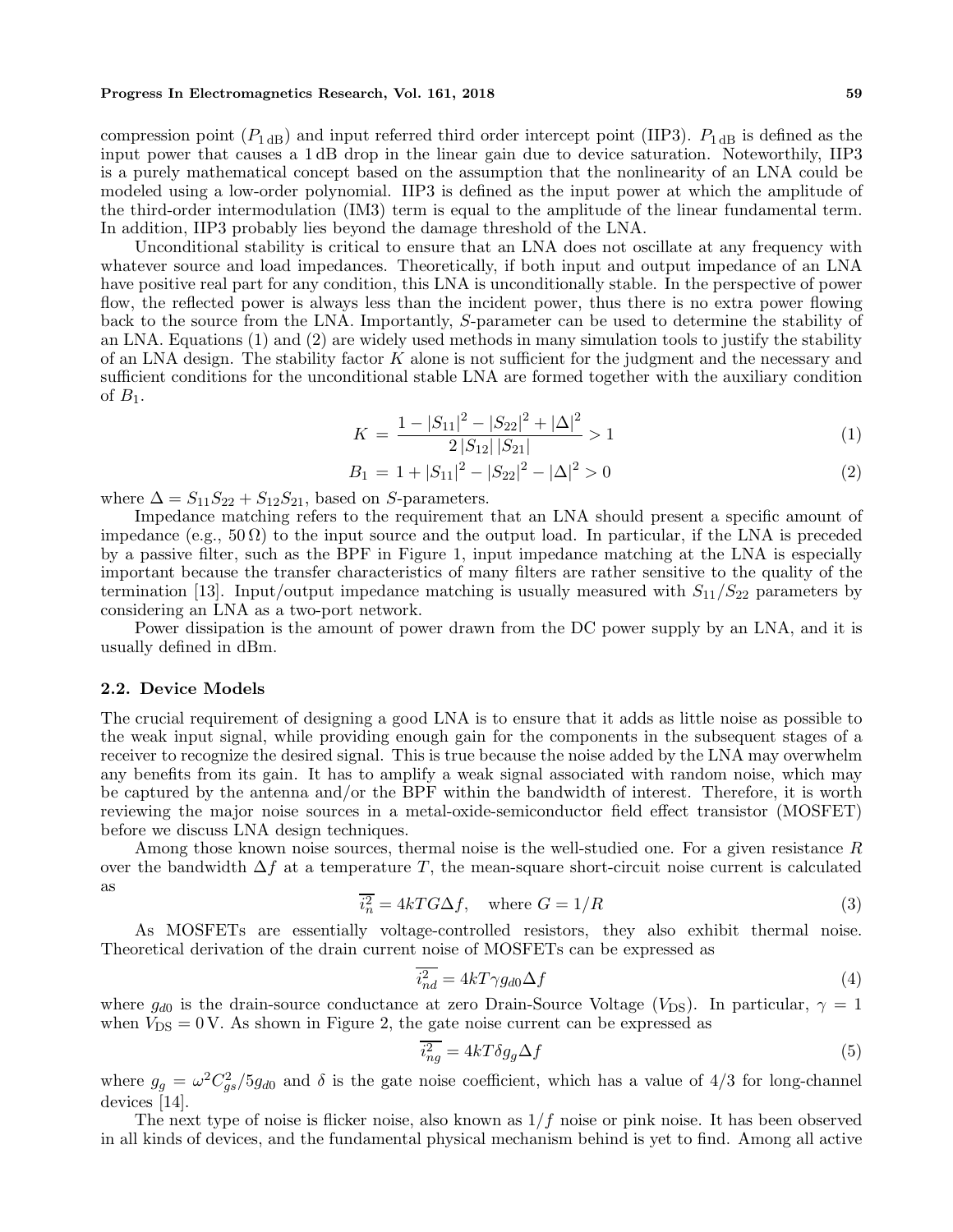semiconductor devices, MOSFETs unfortunately have the highest flicker noise because of their surface conduction mechanism.

Other noise sources include: (1) short noise, which is associated with the leakage current of the drain-source diodes; (2) generation-recombination noise, which is caused by the statistical generation and recombination of charge carriers; (3) burst noise, also known as popcorn noise, consists of sudden step-like transitions between multiple discrete voltage or current levels. If it is hooked up to an audio speaker, it sounds like popcorn popping.

# **3. LNA TOPOLOGIES**

For a MOSFET, detailed derivation shows that the source impedance that yields minimum NF is inductive in character [13]. However, as aforementioned, it remains a critical task in LNA designs to realize impedance matching at the input port by presenting a resistive impedance (e.g.,  $50 \Omega$ ). Although one straightforward approach is using shunt-resistor like  $R_1$  at the input port of a common-source (CS) LNA as shown in Figure 3,  $R_1$  unfortunately adds its own thermal noise to the signal path, while attenuating the input signal ahead of the transistor,  $M$ . The combination of these two effects generally produces an unacceptably high NF.





**Figure 3.** CS LNA topology with shunt input resistor. **Figure 4.** Shunt-series CS LNA topology.

Next, one may use the shunt-series LNA topology as shown in Figure 4. It makes use of resistive feedback in order to provide a broadband real input impedance though the resultant NF is larger than the minimum one.

### **3.1. Common-Gate LNA Topology**

As shown in Figure 5, another method is to use a common-gate (CG) configuration. The rationale behind CG topology is that the input impedance is

$$
Z_{in} = \frac{1}{sC_{gs} + g_m} \approx \frac{1}{g_m} \tag{6}
$$

where  $g_m$  and  $C_{gs}$  are the transconductance and gate-source parasitic capacitance of transistor  $M$ , respectively. The resistance looking into the source terminal is resistive due to channel resistance, thus we can achieve input impedance matching by selecting proper device size and bias current.

### **3.2. CS LNA Topology with Inductive Degeneration**

All the preceding LNA topologies discussed above suffer NF degradation due to the presence of noise resistances in the signal path. Interestingly, we are able to provide a resistive input impedance without resistors by enhancing the effect that the impedance, looking into the gate of a practical MOSFET, must possess a resistive term [13]. As such, inductive source degeneration is widely used to control over the real part of the input impedance by varying the inductance.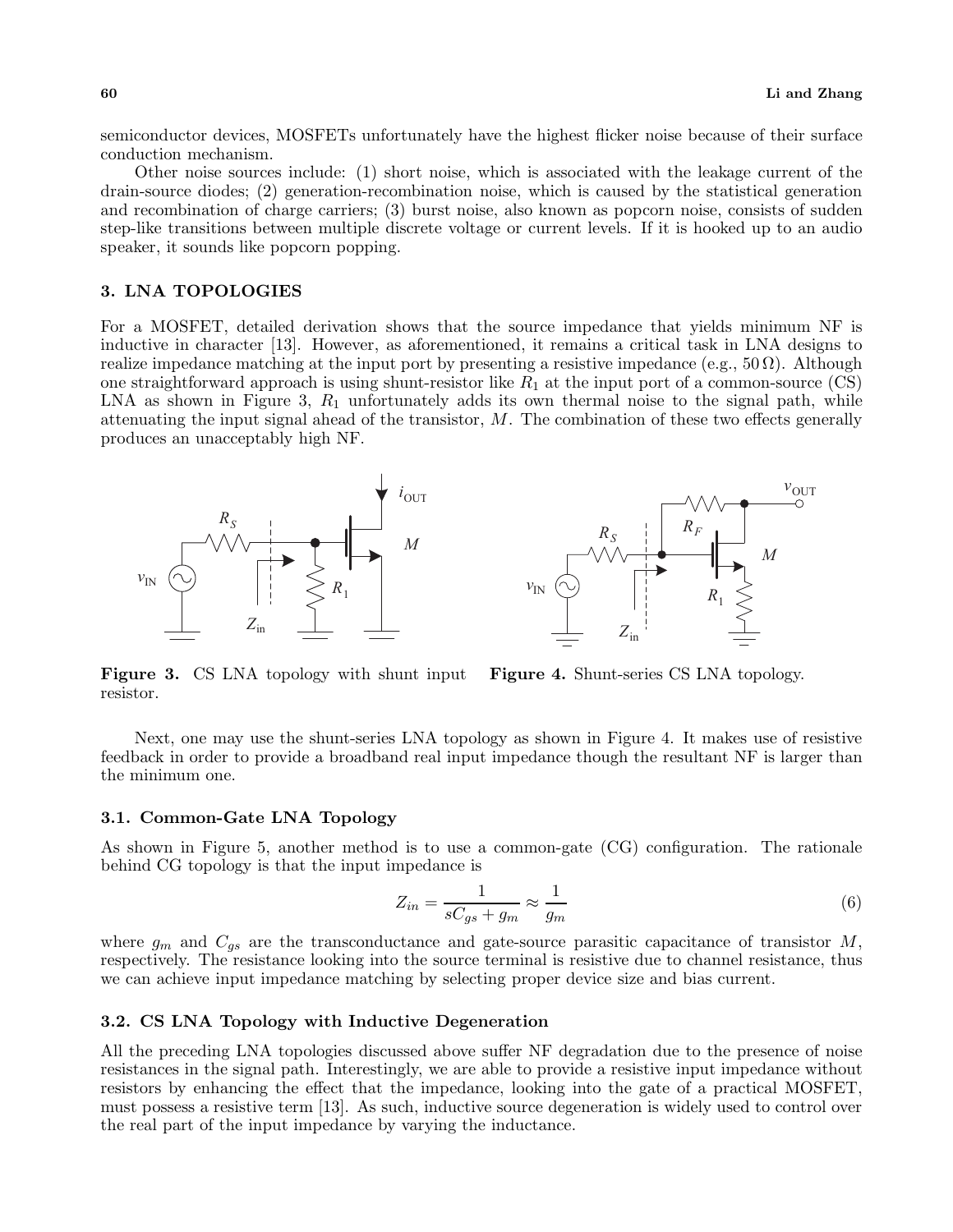

**Figure 5.** CG LNA topology.



**Figure 6.** CS LNA topology with inductive degeneration.

Figure 6 shows the CS topology with inductive degeneration. In particular, the inductive degeneration due to L*<sup>s</sup>* is ideally noiseless and the input signal is pre-amplified by the input matching series resonant network. From Figure 6, it is not difficult to show that

$$
Z_{in} = s(L_g + L_s) + \frac{1}{sC_{gs}} + \frac{g_m}{C_{gs}}L_s \approx s(L_g + L_s) + \frac{1}{sC_{gs}} + \omega_T L_s
$$
\n(7)

where  $\omega_T = 2\pi f_T$  is the unity-current-gain angular frequency. Hence, we can choose appropriate value of  $L_s$  and  $L_g$  to resonate with  $C_{gs}$  at the operating frequency f with  $(g_m L_s/C_{gs})$  set to  $R_S$ .

### **3.3. Cascode LNA Topology**

CS LNA topology is popular due to its superior noise performance. However, it suffers from degraded reverse isolation and stability due to the fact that C*gd* provides a feed-forward path between input and output. On the contrary, CG LNA topology exhibits better reverse isolation and stability, as well as to provide a wideband input match that is not sensitive to input parasitic capacitance [15]. Nevertheless, many LNA designs feature a cascode configuration as shown in Figure 7. This topology improves the isolation between input and output port, thus simplifying required matching networks. Furthermore, it also improves the gain at the expense of increased power consumption and noise. Notice that cascode LNA topology adopts current-sharing in nature, which allows for high gain without significant increase in power dissipation [16].

Other features of cascode LNA topology include high output impedance, and that the voltage gain of the overall topology is the same as the gain of the CS stage.





**Figure 7.** Cascode LNA topology.

**Figure 8.** Folded cascode LNA topology [18].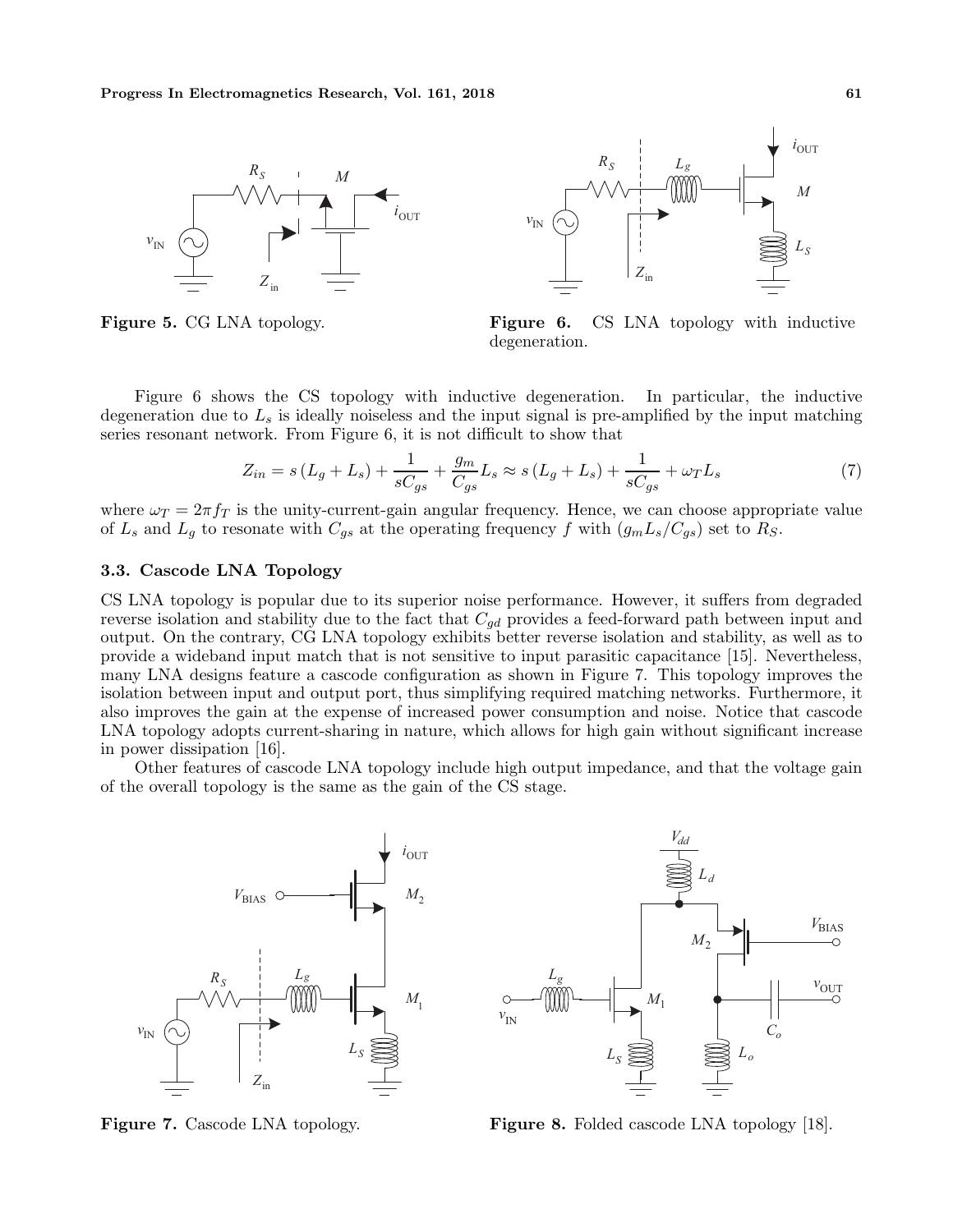$v_{\text{OUT+}}$ 

 $v_{\text{IN}}$ 

*Lg*

*Ld*

*Cd*

It is worth mentioning that multicascode topology is also possible [17]. Higher order of cascode topology will provide higher gain at the expense of more parasitic capacitances.

### **3.4. Folded Cascode LNA Topology**

Based on the cascode LNA topology, one can extend the cutoff frequency of the CS transistor,  $M_1$ , by folding the CG transistor,  $M_2$ . This leads to the folded cascode LNA topology as shown in Figure 8 [18].

Another advantage of the folded cascode LNA topology is that those parasitic capacitances at the drain node of  $M_1$  can easily be eliminated by the resonance with the inductance  $L_d$  at the power supply pin. This is very important because the elimination/reduction of those parasitic capacitances will help to suppress the noise contribution of  $M_2$  at the output and avoid the signal loss into the silicon substrate [19].

# **3.5. Differential LNA Topology**

LNA designs using single-ended signaling usually result in smaller chip size than those using differential signaling. However, single-ended signaling suffers parasitic ground inductance that will usually cause considerable degradation in the performance of an LNA. On the contrary, differential signaling is able to reduce the second-order distortion and reject common-mode noise. Therefore, differential LNA topologies are nearly immune to stability problems or performance degradation caused by parasitic feedback loops. Moreover, differential LNA output is desired when connecting with Gilbert-type mixer cells.

There are two types of differential LNA topology — single-to-differential topology and fully differential topology. Figure 9 illustrates a single-to-differential LNA topology designed for a digital TV tuner.



**Figure 9.** Single-ended input to differential output LNA topology [20].

**Figure 10.** Fully-differential LNA topology [24].

Compared with single-to-differential LNA topology, fully differential LNA topology, shown in Figure 10, is more widely adopted due to its better stability [21].

Note that a fully-differential LNA exhibits higher noise factor than its single-ended counterpart for equal amount of power consumption [22]. Furthermore, it also costs twice the silicon area [23].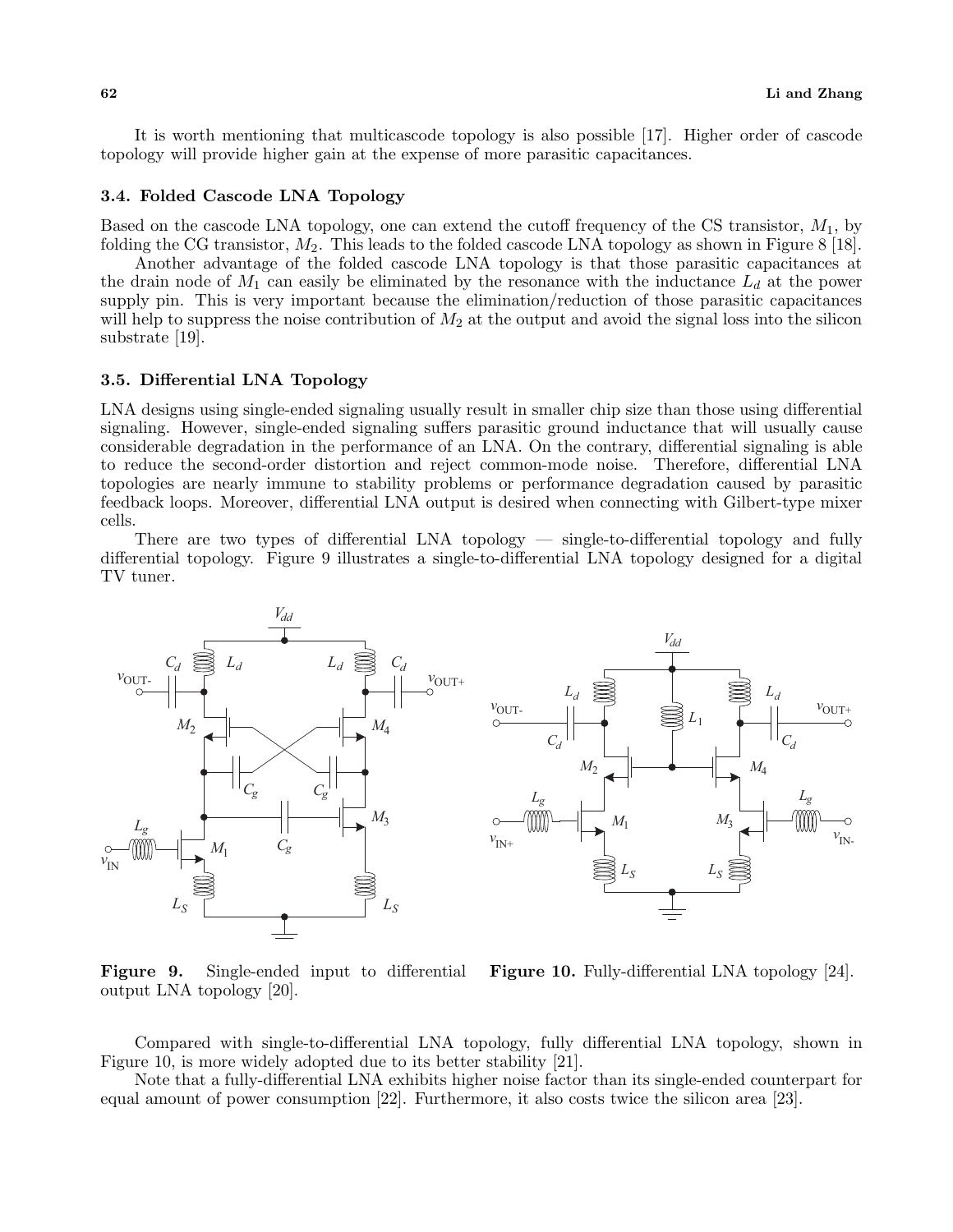### **4. LNA DESIGN TECHNIQUES AND CONCEPTS**

LNA designs involve the tradeoff between various performance metrics such as noise figure, gain, linearity, power dissipation and input/output impedance matching. In general, it is desired to have low noise figure, high gain, adequate linearity, low power dissipation and good impedance matching. In the following, we start the discussion of LNA designs with noise matching techniques, followed by noise reduction techniques, then impedance matching techniques, gain-enhancement techniques, power dissipation reduction techniques and wideband design techniques. Finally, we discuss LNA design techniques with process technologies.

# **4.1. Noise Matching Techniques**

Noise matching focuses on how to present the necessary impedance such that minimum noise factor can be achieved.

### *4.1.1. Classical Noise Matching*

Classical noise matching (CNM) technique can be used to achieve a noise factor equal to  $F_{\text{min}}$  of the transistor, which is the lowest noise factor for a given technology  $[25]$ . As shown in Figure 11(a), the key idea behind CNM is to achieve  $F_{\text{min}}$  by presenting the optimum noise impedance  $Z_{opt}$  by adding an input matching network. Figure 11(b) shows the small signal equivalent circuit of the CS sub-stage.



**Figure 11.** (a) CS LNA topology with CNM and (b) its small signal equivalent circuit.

However, a significant gain mismatch is expected in an LNA designed with CNM technique because of the inherent mismatch between  $Z_{opt}$  and  $Z_{in}^*$ , where  $Z_{in}^*$  is the complex conjugate of input impedance of the LNA [18]. Consequently, CNM technique involves a performance tradeoff between the gain and the noise factor.

### *4.1.2. Simultaneous Noise and Input Matching*

Based on the CNM technique, one can purposely shift the optimum noise impedance Z*opt* to the desired point by adopting feedback techniques. For example, series feedback with inductive source degeneration was applied in simultaneous noise and input matching (SNIM) technique [26], as shown in Figure 12(a). From Figure 12(b), the condition for SNIM is

$$
Z_{opt} = Z_{in}^* \tag{8}
$$

Notice that minor mismatch in Z*opt* would considerably degrade the noise performance of LNA while slight mismatch in Z*in* has a negligible effect on the gain of LNA. This relaxation on input impedance matching has been considered in SNIM, which can be implemented by adding degeneration inductance  $L_s$ . In principle, SNIM can be achieved at any value of  $Z_s$ , especially when the design allows for larger transistor size, high power dissipation and high operating frequency [18].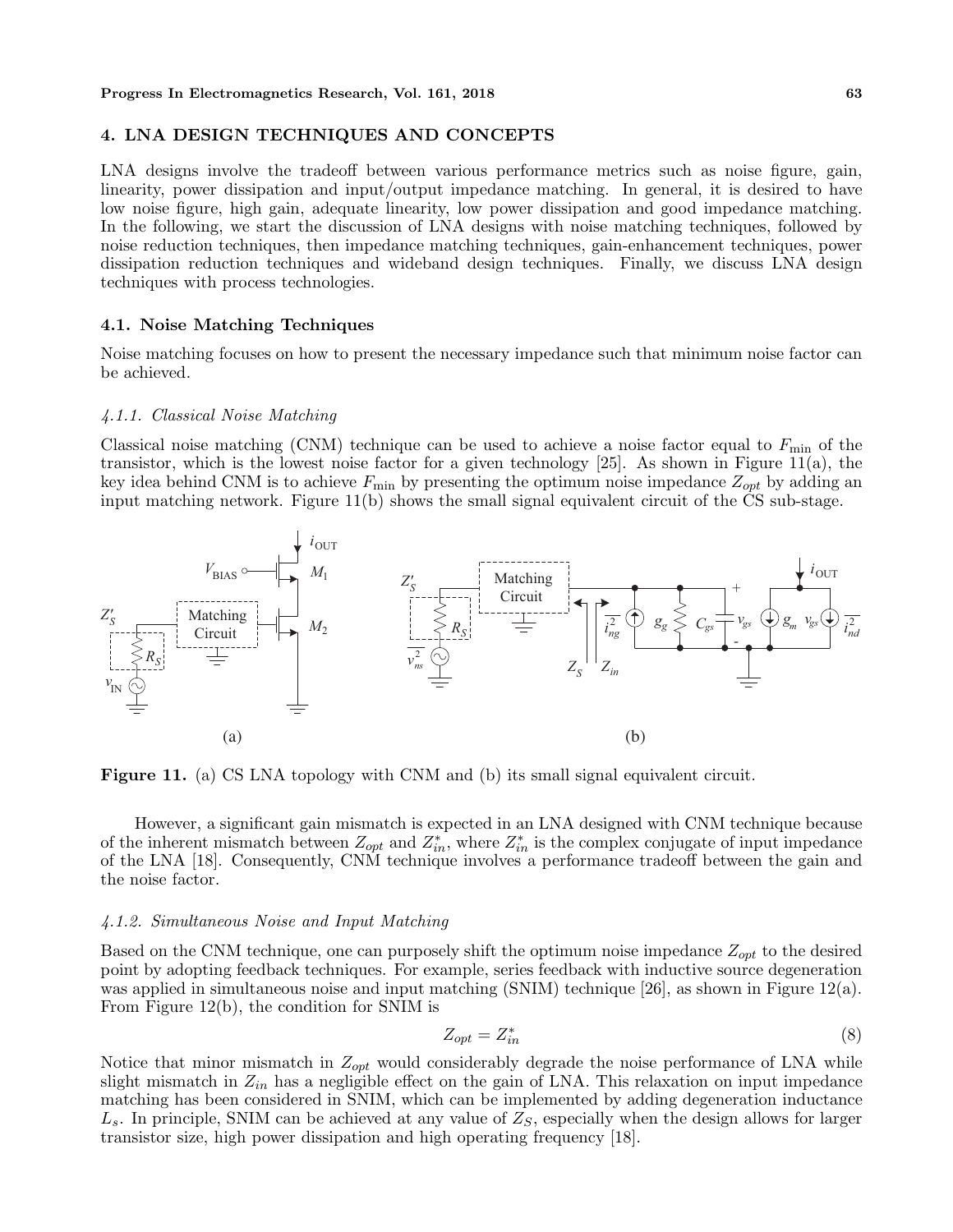

**Figure 12.** (a) Cascode LNA topology with SNIM and (b) its small-signal equivalent circuit.

The continued CMOS scaling down leads to ever-reducing transistor size, which poses a challenging problem for SNIM technique. With a small transistor, power constrained noise optimization (PCNO) technique can be applied and it results in an achievable minimum noise factor higher than  $F_{\text{min}}$  of the CS transistor, though input impedance matching can still be satisfied by choosing an appropriate degenerative inductance L*<sup>s</sup>* [27]. PCNO technique might be considered as a compromised version of SNIM technique.

# *4.1.3. Power Constrained Simultaneous Noise and Input Matching*

As we know, low-power implementation is an inevitable requirement for future radio transceiver design in spite of the fact that SNIM and PCNO techniques are not valid for low-power implementations. However, power constrained simultaneous noise and input matching (PCSNIM) [28] can be achieved by simply adding an capacitor, C*ex*, between gate and source of the CG transistor, as shown in Figure 13.



**Figure 13.** (a) Cascode LNA topology with PCSNIM and (b) its small-signal equivalent circuit.

Noteworthily, the addition of C*ex* allows for simultaneous noise and input matching at any level of power dissipation provided that L*<sup>s</sup>* is not very large. In particular, a tradeoff between the noise factor and the gain should be considered when selecting the values of C*ex* and L*s*. Too much L*<sup>s</sup>* can lead to increased  $F_{\text{min}}$ , while excessively large  $C_{ex}$  can result in reduced gain due to the degradation of the effective cutoff frequency of the composite transistor formed by M<sup>2</sup> and C*ex* [18]. In addition, small transistor size and low power dissipation lead to very high noise resistance R*<sup>n</sup>* that is mainly related to the transconductance  $g_m$ , leading to the major limitation of PCSNIM technique.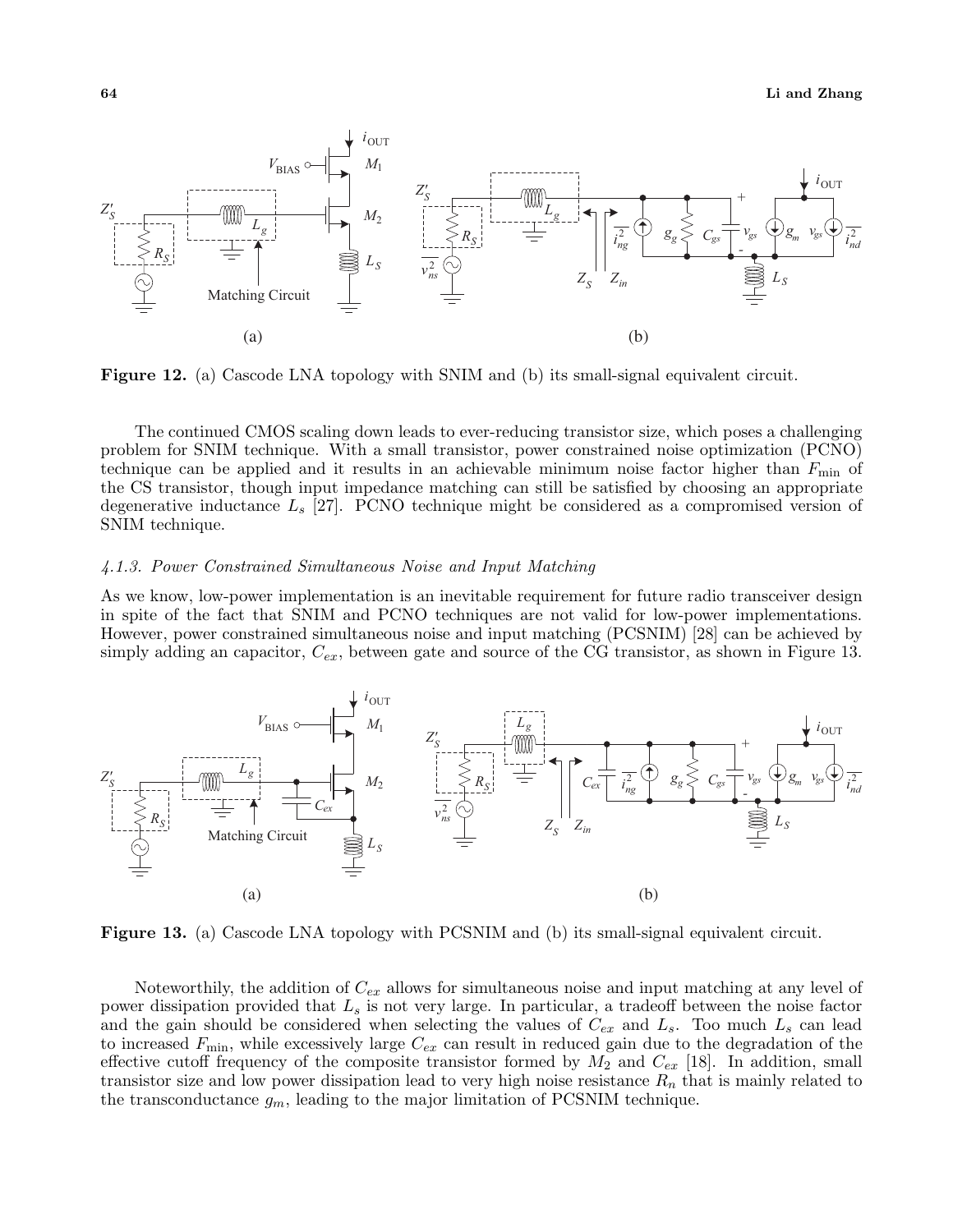### **4.2. Noise Reduction Techniques**

Noise reduction techniques attempt to bring down the lower bound of the achievable noise factor.

# *4.2.1. Capacitive Cross-Coupling Technique*

Zhuo et al. proposed to use capacitive cross-coupling technique to improve the noise factor of a CG input stage of an LNA [29]. As shown in Figure 14, cross coupling causes the noise of transistor  $M_1$ and  $M_2$  to produce common-mode noise voltage at the output nodes  $d_1$  and  $d_2$ , respectively. Rigorous small signal noise analysis shows that the noise factor is reduced to

$$
F = 1 + \frac{\gamma}{2} \tag{9}
$$

As we know, for a CG LNA,  $F_{\text{min}} = (1 + \gamma)$ ; thus, the capacitive cross-coupling technique can reduce the noise factor at the input stage.



**Figure 14.** Capacitive cross-coupling technique [29].

Capacitive cross-coupling technique can be used together with a fully-differential topology to reduce noise factor [30, 31]. Fan et al. presented a similar design, in which capacitive cross-coupling was applied together with an additional inductor to reduce noise [32].

#### *4.2.2. Resistive Feedthrough Technique*

The CS LNA topology with inductive degeneration functions well in applications at low-gigahertz range. However, its performance degrades at higher frequencies when f becomes comparable to  $f<sub>T</sub>$ . On the contrary, the noise and gain performance of CG LNA topology are independent of  $f$ , and this is desirable for high-frequency LNA designs. Theoretical analysis showed that the induced gate noise is essential in defining Fmin [27]. Most analysis assumes the infinite transistor output resistance, r*ds* and thus the noise factor of CG LNA has a lower bound of  $(1+\gamma)$  for perfect input matching. Subsequently, it was noticed that finite r*ds* of the input transistor could increase input impedance and allow us to design CG LNA with noise factor lower than the aforementioned bound [33]. Inspired by that fact, Guan and Hajimiri proposed a resistive feedthrough technique to bring the noise factor of a CG LNA to a significantly lower level [34]. The idea is to increase the transistor output resistance by adding an external resistor, R*p*.

 $F_{\text{min}}$  of CG LNA with resistive feedthrough in Figure 15 is

$$
F_{\min} \approx 1 + \frac{\gamma}{1 + g_{mb}/g_m} \left[ \sqrt{\frac{4\delta}{5\gamma}} \frac{\omega}{\omega_T} + \frac{2}{5\left(1 + g_{mb}/g_m\right)} \frac{\omega^2}{\omega_T^2} \right] \tag{10}
$$

At  $f = 24 \text{ GHz}$ , capacitive coupling and resistive loss through substrate would have considerable influence on the circuit performance. It was proposed to add a shunt inductor with a large bypass capacitor to eliminate the adverse effect by resonance [34].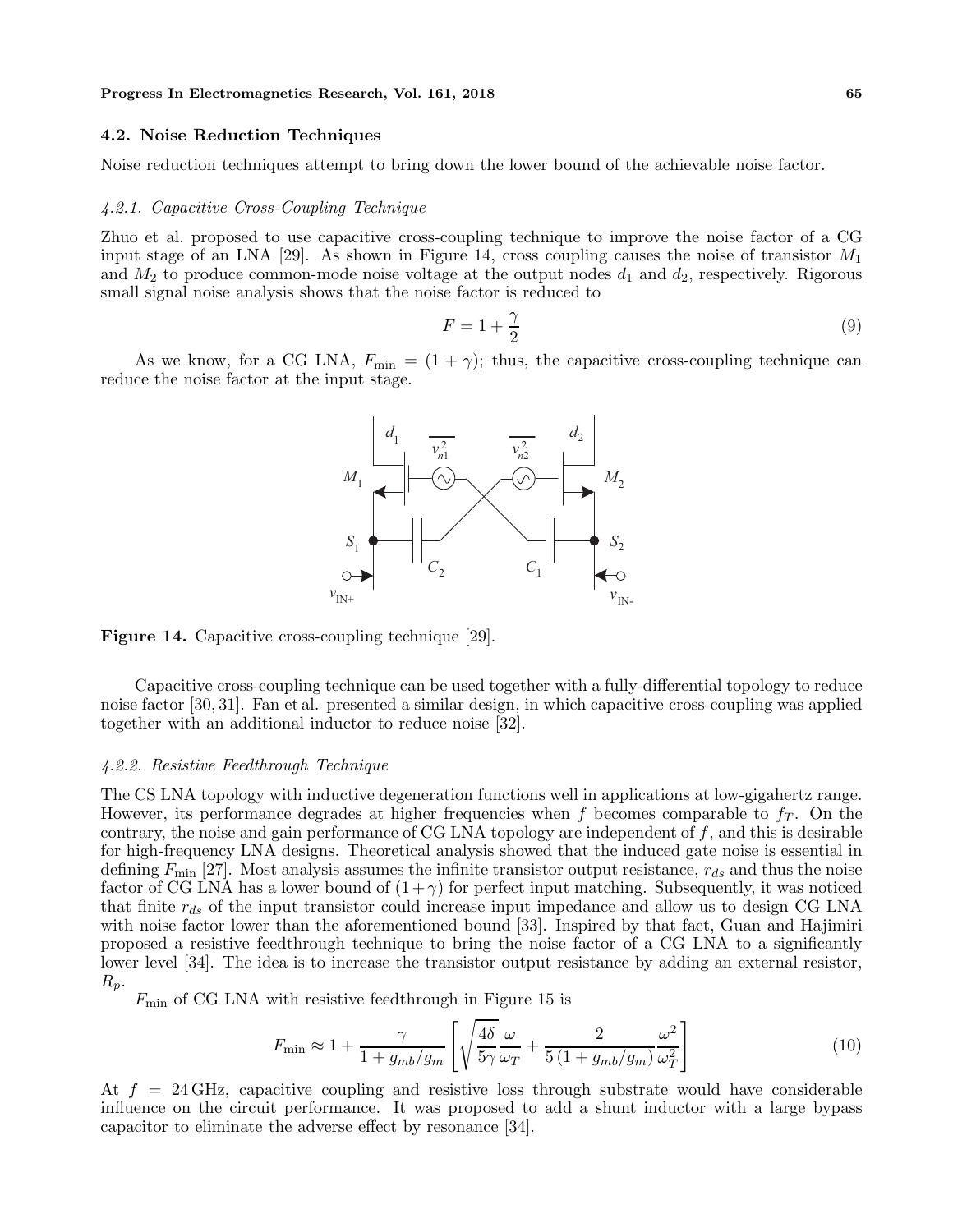

**Figure 15.** (a) CG LNA topology with resistive feedthrough and (b) its small signal equivalent circuits [34].

# *4.2.3.* G*m-Boosted CG LNA*

The CG LNA topology realizes resistive input impedance matching as 1/g*<sup>m</sup>* (See Eq. (6)), and its noise factor is limited by

$$
F_{\text{CG-LNA}} = 1 + \frac{\gamma}{\alpha g_m R_S} \tag{11}
$$

where  $\alpha$  and  $\gamma$  are empirical process-dependent and bias-dependent parameters, respectively. It is not feasible to reduce noise factor by arbitrarily increasing  $g_m$  because  $g_m R_S = 1$ , which is constrained by the input impedance matching condition. However, if we can tolerate some input impedance mismatch, we can increase  $g_m$  to decrease the noise factor. For example, as shown in Figure 16, Allstot et al. proposed to boost the effective transconductance  $G_m$  while keeping the intrinsic transconductance  $g_m$  [15].

By introducing an inverting amplification between the gate and source terminal of the transistor M,  $G_m$  is boosted from  $g_m$  to  $(1 + A)g_m$ , where A is the gain from source to gate. Then, the noise factor of the LNA is

$$
F_{\text{CG-LNA}, G_m\text{-Boosted}} = 1 + \frac{\gamma}{\alpha (1 + A)^2 g_m R_S} \tag{12}
$$

As input matching requires that  $(1 + A)g_mR_S = 1$ , the noise factor is effectively reduced by a factor of  $(1 + A)$ . To realize the inverting gain A, one may adopt the capacitor cross-coupling technique proposed in [29]. However, the gain  $A$  is always less than unity due to the capacitor divider between  $C_{gs}$  and coupling capacitance  $C_C$ . Li et al. proposed a transformer-coupling technique to realize an greater-than-unity inverting gain A for G*m*-boosted CG LNA [23].

As shown in Figure 17, a transformer  $T_1$  is used to effectively enhance the transconductance at the source of transistor  $M_1$ . Detailed analysis on input impedance of the LNA showed that the impedance can be viewed as a parallel-resonant RLC circuit, and the inverting gain factor is  $A = nk$ , where n is the turns ratio,  $n = \sqrt{L_S/L_P}$  and k is the coupling coefficient,  $k = M/\sqrt{L_P L_S}$ .  $L_P$  and  $L_S$  are the inductance of primary inductor and secondary inductor, respectively;  $M$  is the mutual inductance. The noise factor is essentially reduced to

$$
F \approx 1 + \frac{\gamma}{\alpha (1 + nk)} \bigg|_{(1 + nk)g_m R_S = 1} \tag{13}
$$

Assuming  $k = 1$  (ideal coupling coefficient) and taking induced gate noise into account, one may derive  $F$  as

$$
F = 1 + \frac{\gamma}{\alpha(1+n)} + \frac{\delta\alpha}{5} \left(\frac{\omega}{\omega_T}\right)^2 (1+n)
$$
\n(14)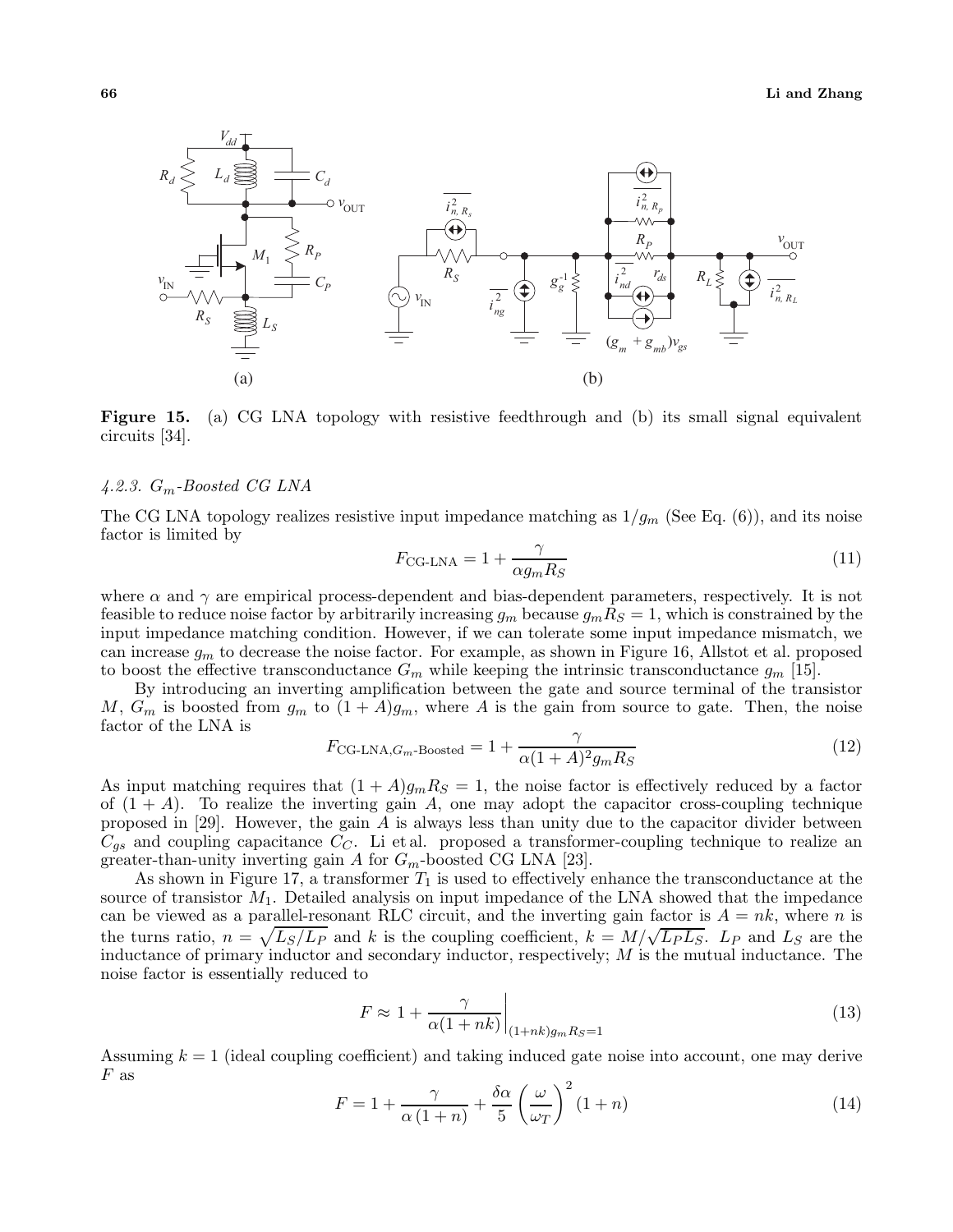



**Figure 16.** G*m*-boosted common-gate LNA [15].

**Figure 17.** Transformer-coupled G*m*-boosted CG LNA [23].

As can be seen from Eq.  $(14)$ ,  $g_m$  boosted by transform coupling has the following effects on F:  $(1)$ the channel noise is reduced by  $(1 + n)$ ; (2) the induced gate noise is increased by the same factor. Noteworthily, practical constraints like non-idealities associated with on-chip transformer and parasitic impedance at the gate will limit the value of A between 2 and 3 [23].

# **4.3. Impedance Matching Techniques**

Impedance matching is required in RF circuits to provide the maximum power transfer from a source to its load. For LNAs, impedance matching serves for two purposes, i.e., maximum power transfer (*power matching*) and minimum noise factor (*noise matching*) [35]. As the input signal level to an LNA is usually extremely small, any unnecessary power loss in the circuit cannot be tolerated. We have discussed the noise matching techniques above, thus we focus on power matching in this subsection.

For impedance matching, the maximum transfer of power happens when the load impedance is equal to the complex conjugate of the source impedance. Thus, the objective of any impedance matching technique to ensure the load impedance to be equal or close to the complex conjugate of the source impedance [36]. Furthermore, the perfect impedance matching happens only at one particular frequency. At all other frequencies, the matching becomes progressively worse and eventually non-existent.

Impedance matching is required at both the input and output of an LNA. In the literature, most papers focused on input impedance matching while leaving output impedance matching to the subsequent component after the LNA in the receiver chain. Furthermore, each matching element will contribute certain signal losses, directly leading to an increase in the noise figure. Thus, a simple impedance matching network will have better noise performance than its complex counterpart, although it is sometimes unavoidable to use multistage impedance transformers for specific purpose, such as broadening the input signal bandwidth.

When complex impedances are present, especially with parastitics, the two fundamental techniques in designing matching networks are *absorption* and *resonance* [36]. By *absorption*, element capacitors are placed in parallel with stray capacitances and element inductors are placed in series with stray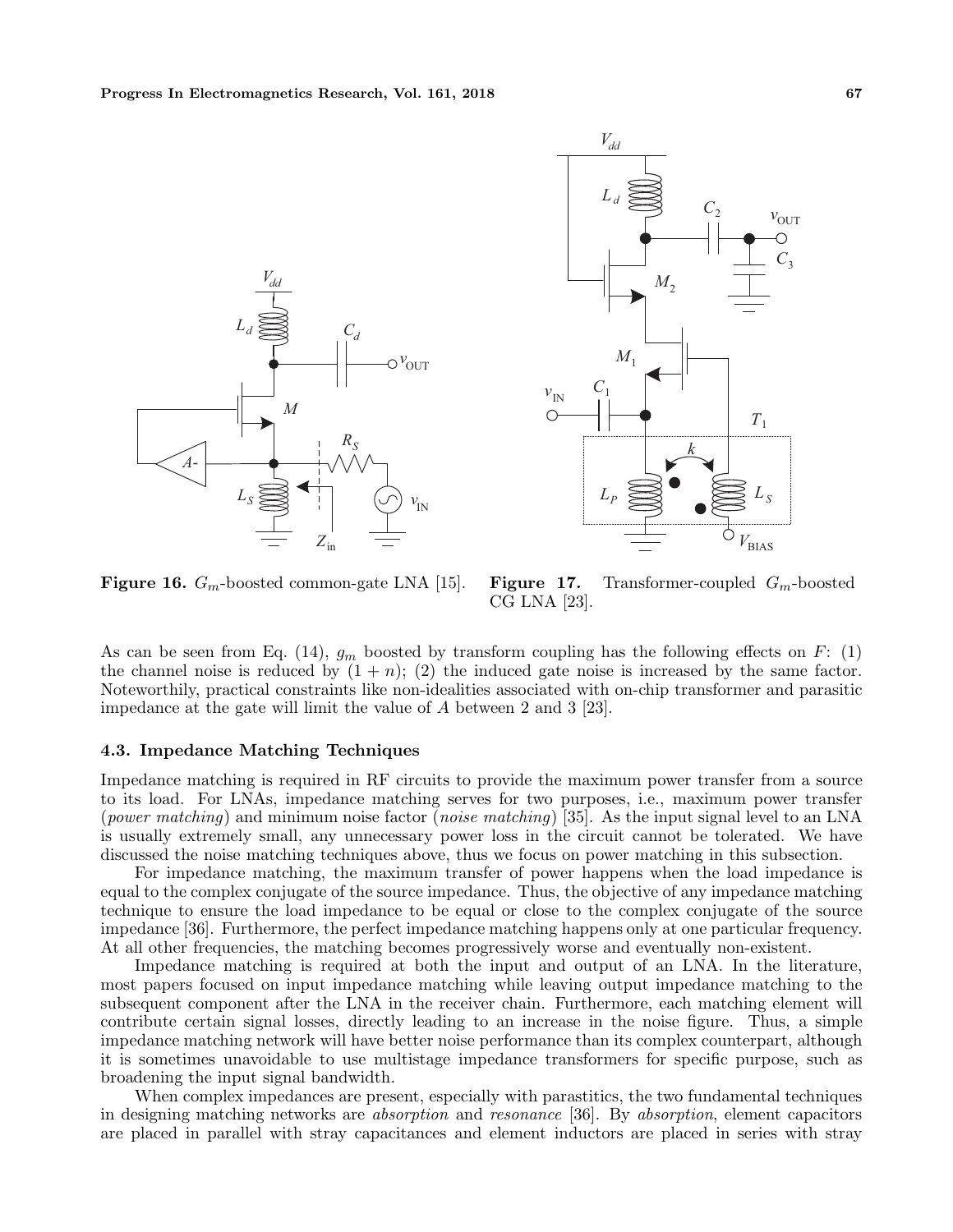inductances. Then, the stray components values are subtracted from the calculated element values. By *resonance*, opposite reactance is added to resonate any stray reactance at the frequency of interest. Then, the matching network can be designed for the remaining pure resistances.

For the implementation of impedance matching for LNAs, we usually adopt two basic approaches, namely lumped element and transmission line. The former results in smaller dimensions and high Q, but being more susceptible to coupling that may cause discrepancies between design and actual performance; while the latter has mature EM environment and analytic solutions to support fast design at the expense of chip area. Furthermore, lumped  $R$ ,  $L$  and  $C$  elements can be used at frequencies up to 60 GHz, if the condition that  $\ell < \lambda/10$  is satisfied, where  $\ell$  and  $\lambda$  are the length of the component and the wavelength, respectively. However, a proper design should consider the modeling of undesirable effects such as parasitics, spurious resonances, fringing fields, loss, and perturbations caused by a ground plane. Smaller values of R, L and C should be implemented using transmission line  $[35]$ .

### *4.3.1. Lumped Element Approach*

Impedance matching network can be done using one, two or multiple reactive lumped elements [35]. As shown in Figures 18(a) and (b), the simplest type of matching network is the L-type network, which uses two reactive elements to match any load impedance to a given source impedance. If three reactive elements are adopted, they can be arranged in T-type network or  $\pi$ -type network as shown in Figures 18(c) and (d), respectively.



**Figure 18.** (a) L-type matching network A; (b) L-type matching network B; (c) T-type matching network; (d)  $\pi$ -type matching network.

For example, on-chip inductors usually have low Q and undesired noise contribution to LNAs. Gramegna et al. reported a single-stage cascode LNA design using on-chip inductors (with Q of 8– 10) and their design achieved a NF of 1.05 dB at  $f = 900$  MHz [19]. Stubbe et al. proposed to use external inductors with higher Q to reduce their noise contribution [26]. Furthermore, as per *absorption* technique, it is convenient to use those unavoidable pad, pin and electrostatic discharge (ESD) protection [37] diode capacitance as part of impedance matching network.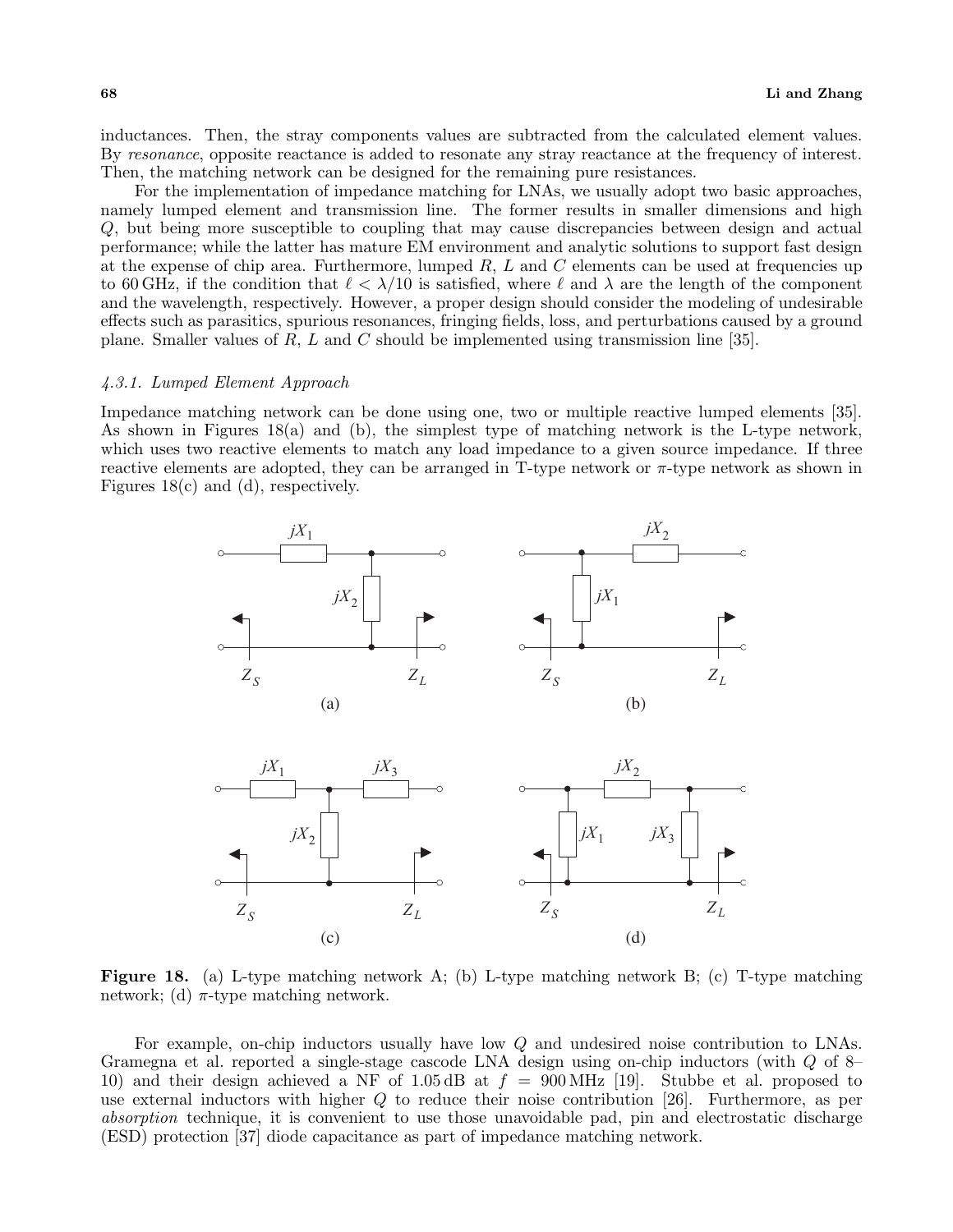



**Figure 19.** 3-stage CS LNA with input inductor [38].

**Figure 20.** Transformer-based input matching LNA [48].

As shown in Figure 19, Cohen et al. proposed a CS LNA design with lumped inductors for 60-GHz applications [38], in which series coplanar inductor matching was adopted. Kunze et al. reported a similar LNA design for 60-GHz application with a compact size [39]. Their design adopted a three-stage cascode topology, and one-turn spiral inductors were used as impedance matching networks together with the parasitics of transistors.

#### *4.3.2. Transmission Line Approach*

Transmission line is usually adopted as input/output matching networks for LNA designs to achieve a wideband, flat gain [40, 41]. Loss reduction in transmission lines contributes to the reduction of noise factor of an LNA. Single-stub impedance matching is a popular technique, which uses a single open-circuited or short circuited length of transmission line connected either in parallel or in series with the transmission feed line at a certain distance from the load. This technique can be extended to double-stub impedance matching [35]. The quarter-wave transformer can be used to match a real load impedance to a transmission line. Single or multiple sections of quarter-wave transformer designs can be adopted to present optimum matching characteristics over a desired frequency band. For example, Mitomo et al. presented a three-stage cascode fully-differential LNA design for a 60-GHz receiver [42], in which the matching networks were implemented using short stubs as inductors.

Microstrip line is the most popular type of planar transmission lines, and one can easily look up its formulas on effective dielectric constant and characteristic impedance in the literature. In order to reduce the circuit size, microstrip line can be folded [43] and/or organized into hair-pin structures [44]. Razavi proposed folded microstrip technique and used it in a 60-GHz cascode LNA design [43]. The folded microstrip line was realized as a metal 8 signal line over a metal 1 ground plane with its two ends close to each other. Similarly, Kang et al. presented a 60-GHz three-stage cascode LNA design using *hair-pin type transmission line* to perform impedance matching in order to reduce chip size [44]. In addition, folded (or meandering) microstrip line technique and current-sharing technique [16] were combined together in an LNA design in [45], which was of a four-stage topology with the first three stages in CS configuration and the last stage in cascode configuration.

Coplanar waveguide is another popular type of transmission because of its easy fabrication process — both the signal line and the ground are in the same plane. Kanaya et al. studied on-chip impedance matching using CPW [46]. The CPW lines were designed using meander structures to reduce the chip size. Furthermore, the use of vertical planar waveguide (VPW) can enable us to mitigate the challenges such as design rule limitations regarding the minimum spacing between metals and the metal minimum-width, which are imposed on conventional CPW or microstrip lines. Haroun et al. proposed to use vertical planar waveguide for matching networks [47] and provided a single-stage cascode LNA design for 60-GHz applications.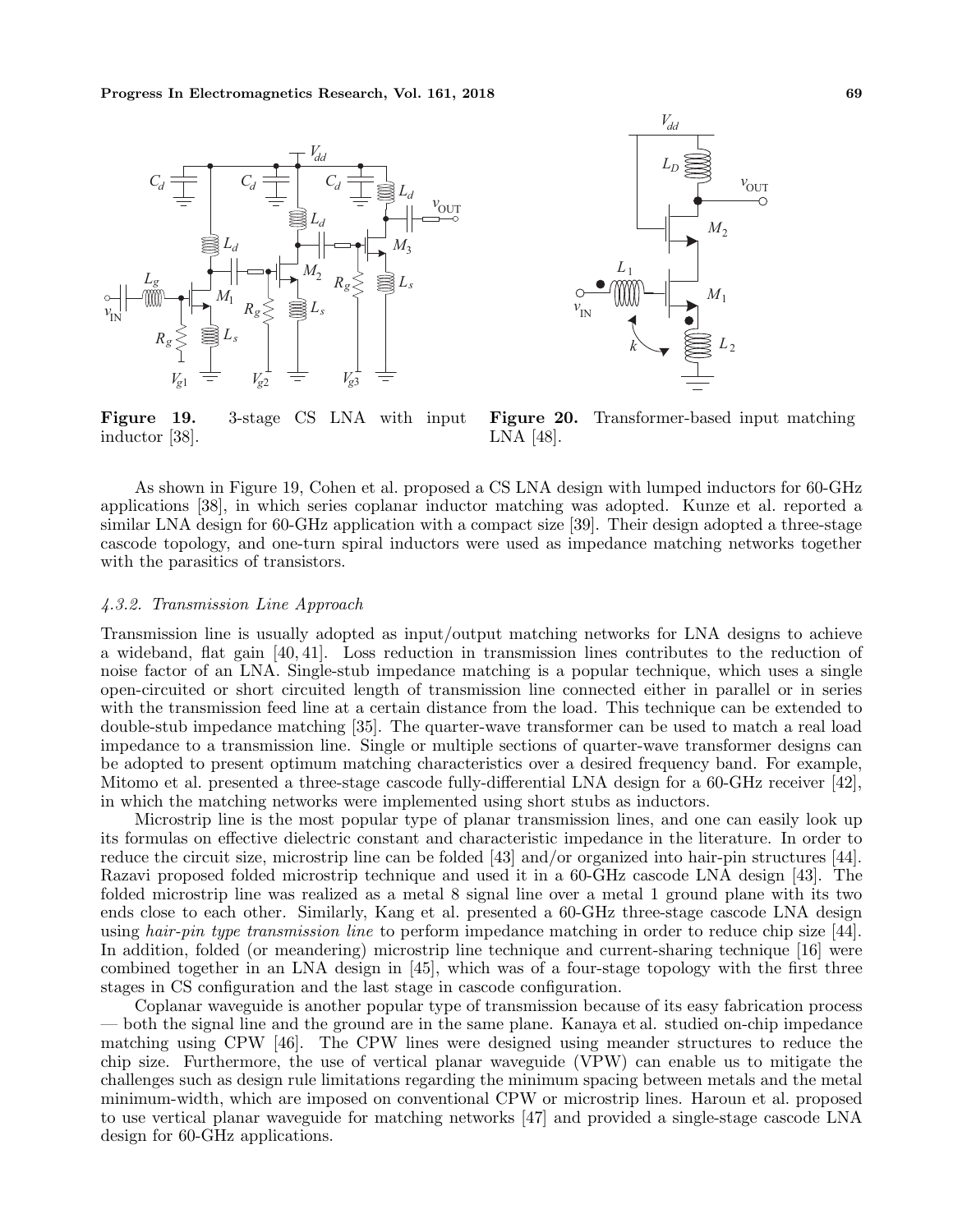# *4.3.3. Transformer Based Impedance Matching*

Conventional source inductive degeneration method forms a feedback that leads to lower dynamic range of v*gs*, thus reduces the overall cascode gain. Nevertheless, a transformer can be adopted to achieve the same input impedance matching [48]. As shown in Figure 20, the primary spiral  $L_1$  of a transformer is connected at the input of the circuit in series with the gate of the CS transistor, and the secondary spiral  $L_2$  inserted between source and ground. The overall gain is increased by 3 dB because of the opposite phase created by the transformer effect between gate and source voltages.

The coupling effect of the transformer can be used to couple the RF input signal between CG devices in cascade structures to enhance the bandwidth of a wideband mmWave LNA [49]. In addition, as shown in Figure 21, multitap transformer can be used together with switches to design *reconfigurable multimode* LNAs [50]. In addition, by choosing different combinations of switches, the effective inductance at the input matching network can be varied, and thus the operating frequency can be changed.

Transformer can be used in feedback network to achieve wideband input matching [51]. In addition, a transformer feedbacked capacitor neutralizer was proposed to boost the gain of an LNA [52]. Furthermore, transformers can be used as balun-based matching networks. A 60-GHz LNA design in single-to-differential topology was proposed in [53]. As shown in Figure 22, the design consists of two cascode stages and an output buffer. A balun-based matching network using a transformer was inserted between stage 1 and stage 2. Another transformer, with two center-tapped turns in a stacked configuration, was used as the matching network between stage 2 and output buffer. In their design,



**Figure 21.** Transformer-based multimode LNA [50].



**Figure 22.** Simplified schematics of LNA [53].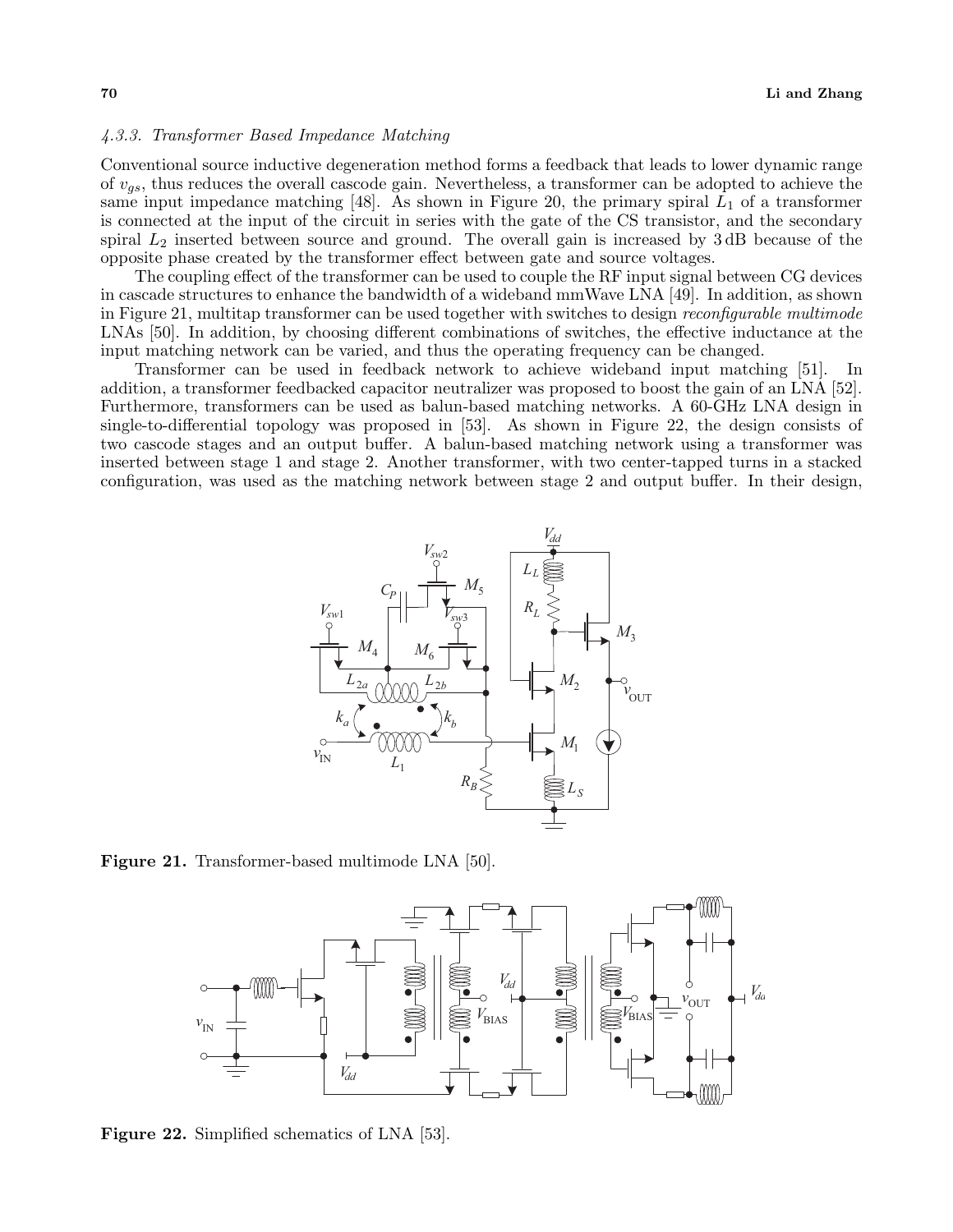the occupied chip area of spiral inductors with more than one turn were traded off for high Q and self-resonance frequency.

Lastly, typical LNA designs consider either single-ended input or differential input, and it is not common for an LNA design to support both single-end and differential input. Kuo et al. presented a wideband LNA design that supports both single-ended and differential inputs [54]. In addition, their compact-size design carried out the balun function in the single-ended operation mode, which eliminates the use of bulky transformer. The LNA topology is similar to that in [29], expect certain portion of bulky cross-coupling networks.

# **4.4. Gain Enhancement Techniques**

As indicated in Frris' formula for noise factor, the gain of an LNA plays an important role in the overall noise performance of a receiver. The larger the gain, the less effect caused by those components followed by the LNA. Several techniques were considered to enhance the LNA gain.

### *4.4.1. Cascode LNA with Middle Inductor*

Performance of a cascode LNA topology can be further improved by a middle inductor, which is placed in series between the CS and the CG transistors. The rationale behind this is to use the series inductor to tune out the middle pole of the cascode and to compensate for its lower  $f<sub>T</sub>$ . This configuration was mentioned in [16], and the middle inductor was used as a choke to reduce DC voltage drop. Later, Yao et al. adopted this technique for a 60-GHz LNA design [55]. As shown in Figure 23, the series inductor  $L_M$ , forms an artificial transmission line with the gate-source and source-bulk capacitances of transistor  $M_2$  and with the drain-bulk and gate-drain capacitance of transistor  $M_1$ . Importantly, they gave an algorithmic design methodology for CMOS cascode LNA design based on active device matching. With pre-calculated effective source resistance seen by the LNA across its bond pad, the methodology works for an inductively-loaded LNA. First, it sets the bias to a current density, J*OPT* , which minimizes the transistor noise factor. Then, it chooses an optimum finger width,  $W_f$ , to maximize  $f_{\text{MAX}}$  and minimize the noise factor. Subsequently, the best  $L_M$  is obtained by maximizing  $f_T$  at the bias current density of J*OPT* . After that, with all devices biased at J*OPT* , it scales the number of fingers,  $N_f$ , and  $L_M$  to match the real part of optimal noise impedance,  $Z_{opt}$ , at the operating frequency. Next, it finds L*S*, and adds L*<sup>G</sup>* to tune out the imaginary parts of input impedance Z*in* and optimal noise impedance Z*opt*, respectively. Finally, it adds output matching network with inductive load to maximize the gain.



**Figure 23.** Cascode LNA with middle inductor [55].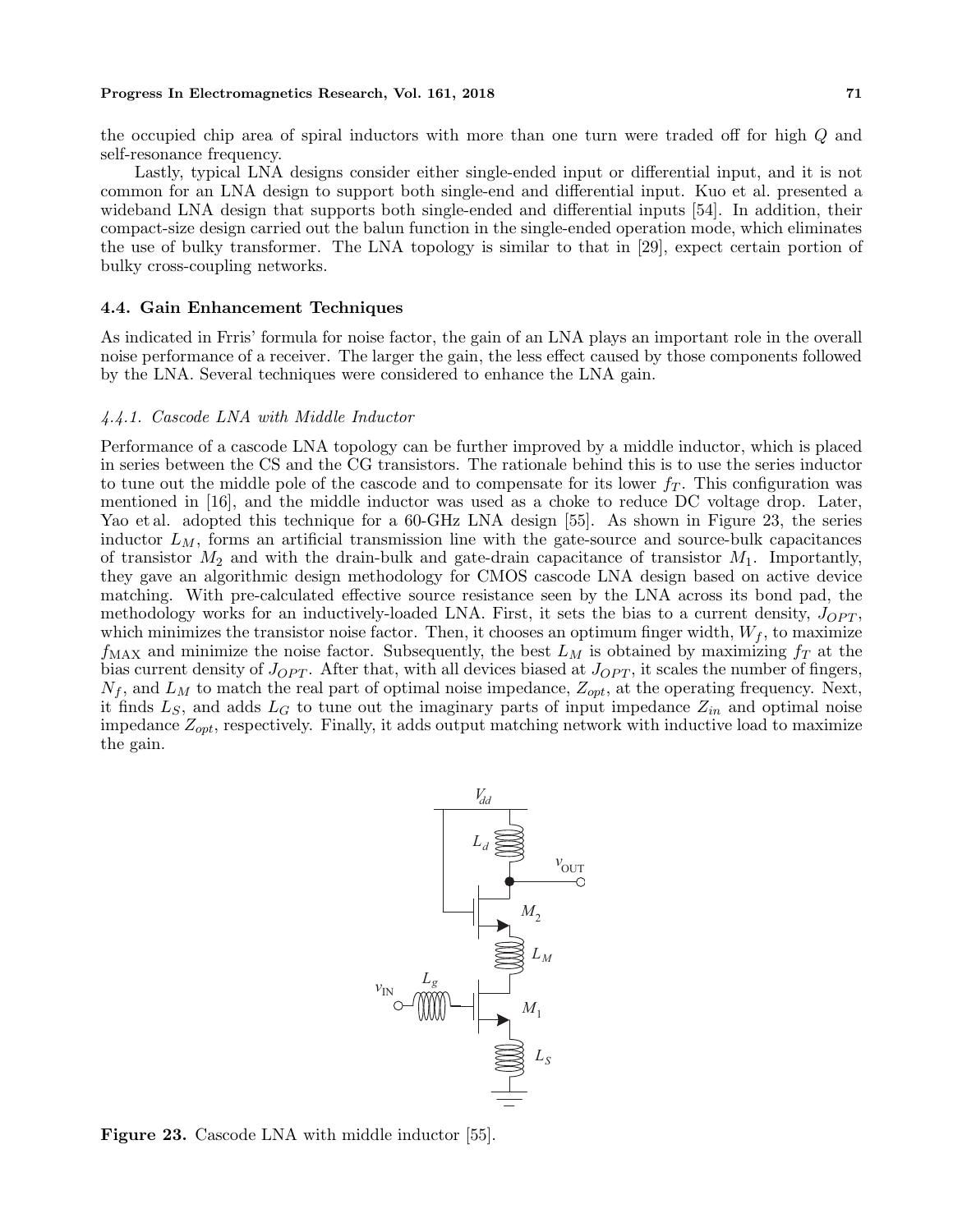Kraemer et al. presented a similar design using middle inductors together with the parasitics of transistors as artificial transmission lines [56], where lumped elements were employed exclusively. Their design features two-stage cascode topology and can be biased at two different supply voltages of 1.5 V and 1 V, respectively.

# *4.4.2. Negative Feedback*

Negative feedback can be implemented through a resistive or active feedback network with a cascode topology to improve the LNA gain. As shown in Figure 24, active feedback provides better gain stability and requires smaller load resistance than resistive feedback, at the expense of increased design complexity. A single-to-differential topology with resistive feedback was proposed to increase the loop gain by double as compared to that of the conventional single-ended resistive feedback LNA through a source follower [57]. Their design can also reduce the NF and improve the linearity.



**Figure 24.** Negative feedback: (a) resistive feedback (b) active feedback [57].

# *4.4.3. Transformer Feedback*

As shown in Figure 25, a transformer feedback g*m*-boosting technique was proposed in an mmWave Cascode LNA design to increase the gain and reduce the noise [58]. Two designs were presented with impedance matching achieved by a transformer and transmission line, respectively.



**Figure 25.** Transformer-based g*m*-boosting LNA [58].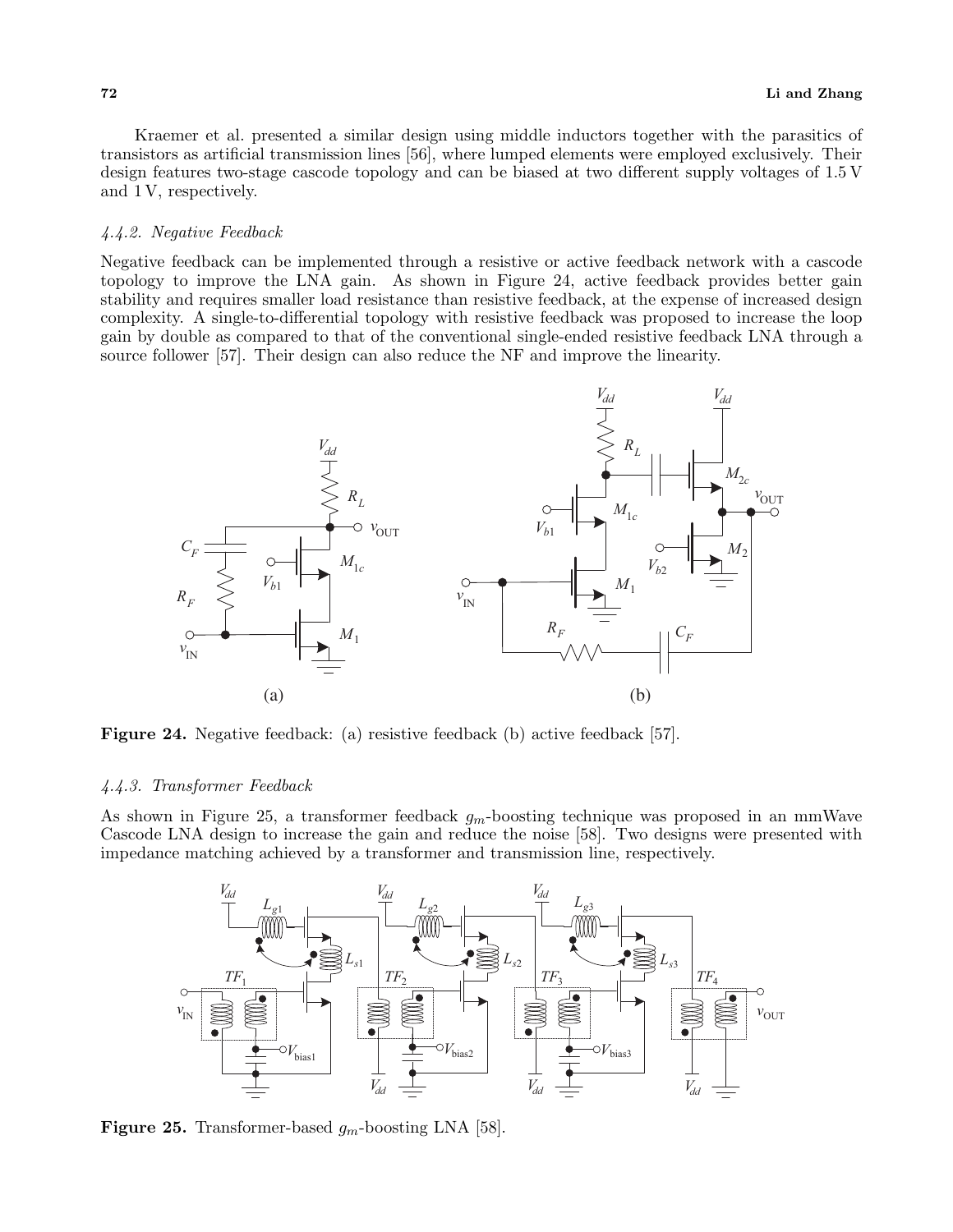### **4.5. Power Dissipation Reduction**

Power consumption is a critical issue in mobile devices as most of them are powered by batteries, or recently developed wireless power transfer and energy harvesting techniques. Therefore, it is desired to reduce the power consumption of a transceiver and prolong its operation time.

#### *4.5.1. Current Reuse Technique*

From Figure 6, the input can be matched to  $R<sub>S</sub>$  by using inductors  $L<sub>g</sub>$  and  $L<sub>s</sub>$ . Under input matching condition, the noise factor,  $F$ , can be shown as

$$
F \approx 1 + \left(8\omega^2 C_{gs}^2 R_S\right) / \left(3g_m\right) \tag{15}
$$

In order to reduce F, Karanicolas proposed to increase  $g_m$  while keeping drain current at an reasonable level by applying current reuse technique [59]. As shown in Figure 26, the main idea of current reuse technique is to achieve  $g_m$  and  $\omega_T$  of a single device with less current. With an appropriate aspect ratio, the compound device in Figure 26(b) can have the same transconductance as the device in Figure 26(a). Furthermore, by substituting the device  $M_2$  in Figure 26(b) with a p-channel MOSFET (PMOS) device, we have a compound device in Figure 26(c), which has a transconductance that is nearly equal to that of the device in Figure 26(a) [59]. Thus, we can increase  $g_m$  while keeping the drain current manageable. In addition, single-stage LNAs have higher IIP3 than multi-stage LNAs at the expense of lower gain and worst reverse isolation [59].



**Figure 26.** Illustration of current reuse technique [59].



**Figure 27.** (a) Proposed LNA architecture. (b) Proposed transconductor [60].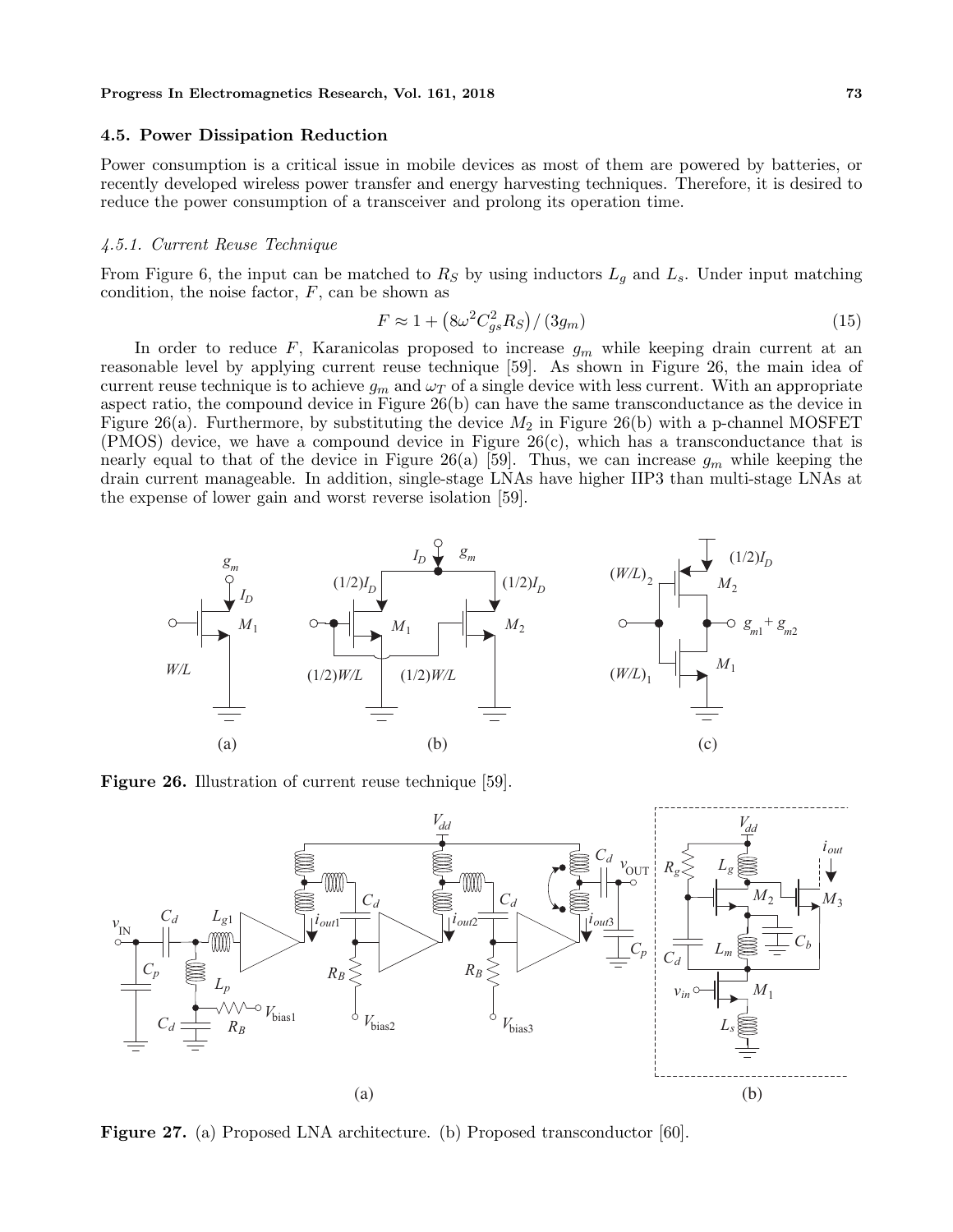Current reuse technique can be extended beyond the configuration using two transistors. As shown in Figure 27, Li et al. proposed a 60-GHz transconductor consisting of a CS transistor whose DC current is shared by other two transistors [60]. The modified cascade and current reuse CS-CS structure features both high equivalent transconductance and high output resistance at the expense of slightly deteriorated NF. Their LNA design achieved a NF of 6.1 dB with a power dissipation of 9.6 mW under 1 V power supply.

### *4.5.2. Forward Body Biasing*

Forward body bias (FBB) technology can be applied to operate LNA at reduced supply voltage and low power consumption condition while providing sufficient gain [61]. With this technique, Lin et al. presented a three-stage CS LNA design [62], in which thin-film microstrip (TFMS) lines were used for matching networks and interconnects.

Parvizi et al. proposed to apply FBB to mitigate output conductance degradation due to short channel effects in ultra-low voltage (ULV)/ultra-low power (ULP) applications [63]. As shown in Figure 28, current reuse was also applied in CG transistors with active shunt-feedback structure for input matching. The design worked well with a low power supply of  $0.5 \text{V}$  at  $500 \mu\text{A}$  current. Even when the power supply dropped to 0.4 V, the design maintained good performance. They also presented another design using the same technique for applications in  $0.1-2.2 \text{ GHz with a } 1 \text{ V power supply } [64].$ 



**Figure 28.** LNA with forward body bias [63].

**Figure 29.** LNA with positive feedback [65].

# *4.5.3. Positive Feedback*

As shown in Figure 29, Lai et al. proposed to apply positive feedback to enhance the gain within the operating band [65]. In addition, low power consumption was achieved by biasing the transistors in the moderate inversion region.

# **4.6. Wideband LNA Design**

With the evolution of wireless standards, some radio front-ends require wideband operations, such as ultra wideband (UWB), cognitive radio (CR) [66] and software defined radio (SDR) [67]. Consequently, a wideband LNA is required. Different LNA topologies have been studied for wideband operations [51]. Wideband LNAs usually adopt distributed architecture and multi-stage topologies. The former results in high power consumption and large chip size [68]; the latter has a limited bandwidth due to intrinsic capacitances of transistors and other parasitic capacitances [69].

Distributed LNA topology [70] can achieve both broadband input matching and high gain, but requires large chip area and high power consumption due to the use of several spiral inductors and transmission lines. CG LNA can provide broadband input matching [71], but it requires high power consumption. In addition, CG LNA with switchable inductor [72] or inductive peaking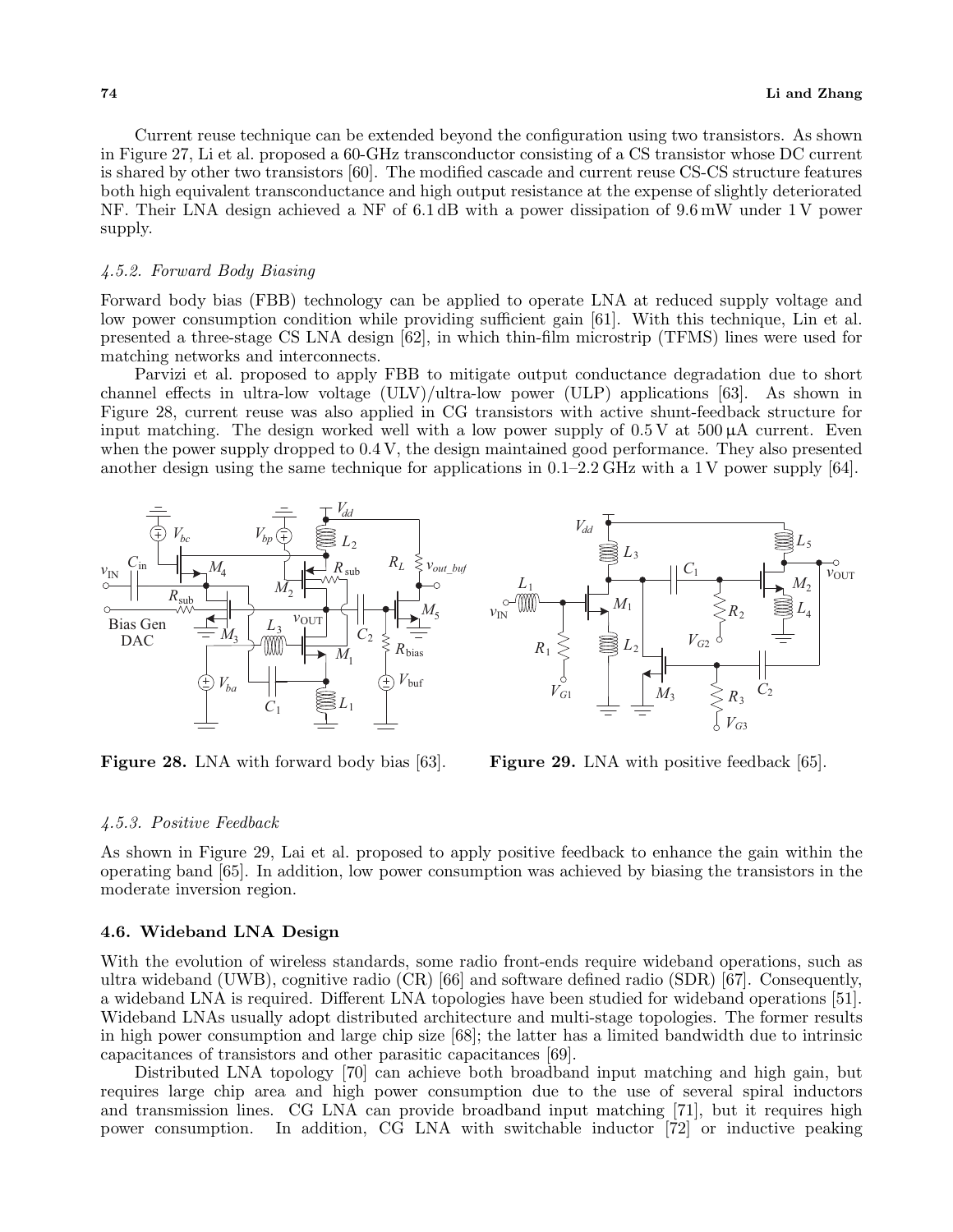techniques [71, 73] could fulfill the UWB operation requirement. The NF of CG LNA is usually 2.2 ∼ 3 dB [74]. Interestingly, the conventional inductive source-degeneration topology is still applicable to marginally cover the band required [75].

For multi-stage LNAs, matching networks and inductive peaking techniques [73] are widely used to improve their bandwidth. Wideband input matching for the CS structure [76] usually adopts two methods: (1) resistive feedback, which requires a small chip area at the expense of extra nonlinearity; (2) BPF input matching network, which has limited nonlinearity influence, but requires a larger chip area. Matching networks can adopt four topologies, including L-type,  $\pi$ -type, T-type and combination of various types. They provide wideband matching at the expense of additional insertion loss and chip area. For example, Lu et al. reported a UWB LNA design using three-stage cascode topology with a CS follower as output buffer [77]. LC peaking and pre-compensation techniques were adopted to achieve wideband flat gain.

As shown in Figure 30, pole-converging was also proposed to be applied with negative drain-source transformer-feedback techniques to extend the bandwidth of a three-stage cascade LNA [69].



**Figure 30.** LNA with pole-converging technique [69].



**Figure 31.** Proposed LNA with transformer feedback technique [51].

Various feedback techniques were investigated for wideband LNA designs: (1) negative feedback, (2) active feedback [64, 78], (3) resistive feedback [79, 80] and (4) reactive feedback (with magnetic coupling between the input MOSFET's gate and source through transformers) [81] can also achieve wideband operation. However, these techniques are not suitable for mmWave LNAs due to parasitics. As shown in Figure 31, transformer feedback can be adopted to improve the performance [51, 82].

Wideband LNA designs usually suffer from low linearity in terms of IIP3 [83]. Manstretta proposed a technique to increase the linearity by using two parallel forward paths for amplification and singleended to differential conversion and one feedback path for second-order distortion cancellation [84]. Their design features an active feedback path and thus results in larger power dissipation. To reduce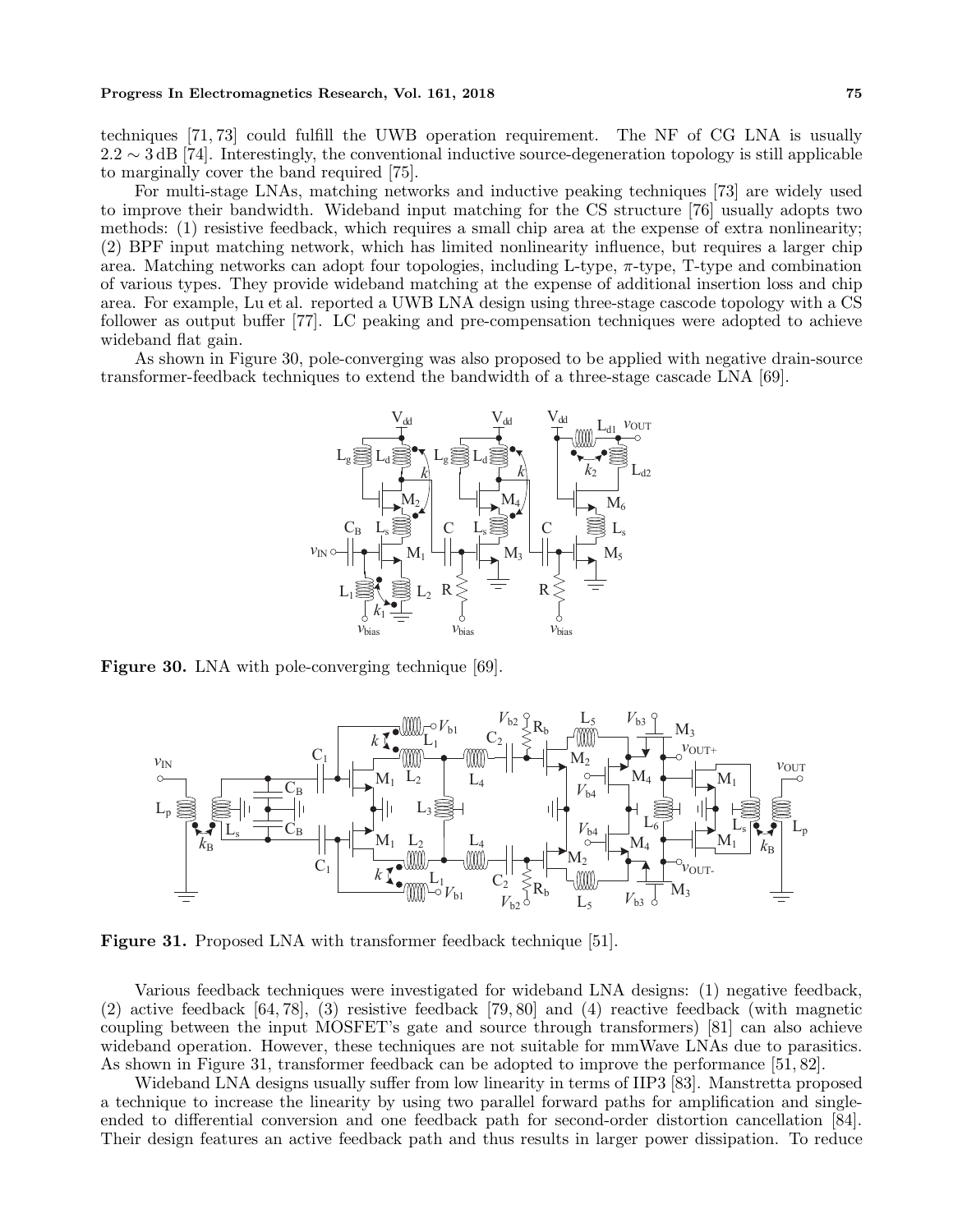power consumption, Carrillo et al. presented a single-ended to differential LNA design by replacing active loads and current mirrors by optimized inductors and transformers [85], using the folded cascode topology.

# **4.7. Process Techniques for LNA Designs**

Several process techniques were investigated to improve the design of LNA for mmWave applications.

### *4.7.1. Round Table Layout*

A *Round Table* layout was proposed for a 30-GHz CMOS LNA design to minimize key losses and improve the noise performance [8]. The layout comprises of an arrangement of unit cells. Each cell is small with local substrate guard ring and contacts on both sides of the gate. Furthermore, the overall matrix of unit cells links gate, drain and source terminals through multipath connections. Then, an extrapolated  $f_{\text{MAX}}$  of 300 GHz was achieved. As shown in Figure 32, CPW structure was used for matching networks due to its high characteristic impedance. In addition, their design adopted a single transistor as first stage to eliminate the noise generated by the cascode device, and used a  $40 \Omega$  stabilizing resistor between the two stages to improve stability.



**Figure 32.** Cascode LNA with CPW structure [8].



**Figure 33.** Schematic of a 28 nm FD-SOI CMOS LNA [87].

# *4.7.2. Above-IC Technology*

On-chip transmission lines can be realized above the passivation with a thin-film post-processed technology, and this is believed to be a more attractive and cost-effective solution. This technology is known as *Above-IC technology*, which is used for packaging and bonding pad redistribution during chip manufacturing. Pavageau et al. presented a two-stage cascode LNA design using above-IC technology in [86]. In particular, the input, inter-stage and output matching networks were implemented using microstrip lines in above-IC and back-end-of-line (BEOL) technology.

# *4.7.3. Fully Depleted Silicon on Insulator*

CMOS scaling (around 90 nm) brings up problems like slowed voltage scaling and increased leakage currents. Minor changes were proposed in the process to lengthen the bulk lifetime, among which fully depleted silicon on insulator (FD-SOI) is promising to scale down to 11 nm [6]. As shown in Figure 33, a W-band LNA was designed using 28 nm FD-SOI CMOS technology, with a gain over 12 dB from 53 to 117 GHz and a NF of 6 dB from 75 to 105 GHz [87].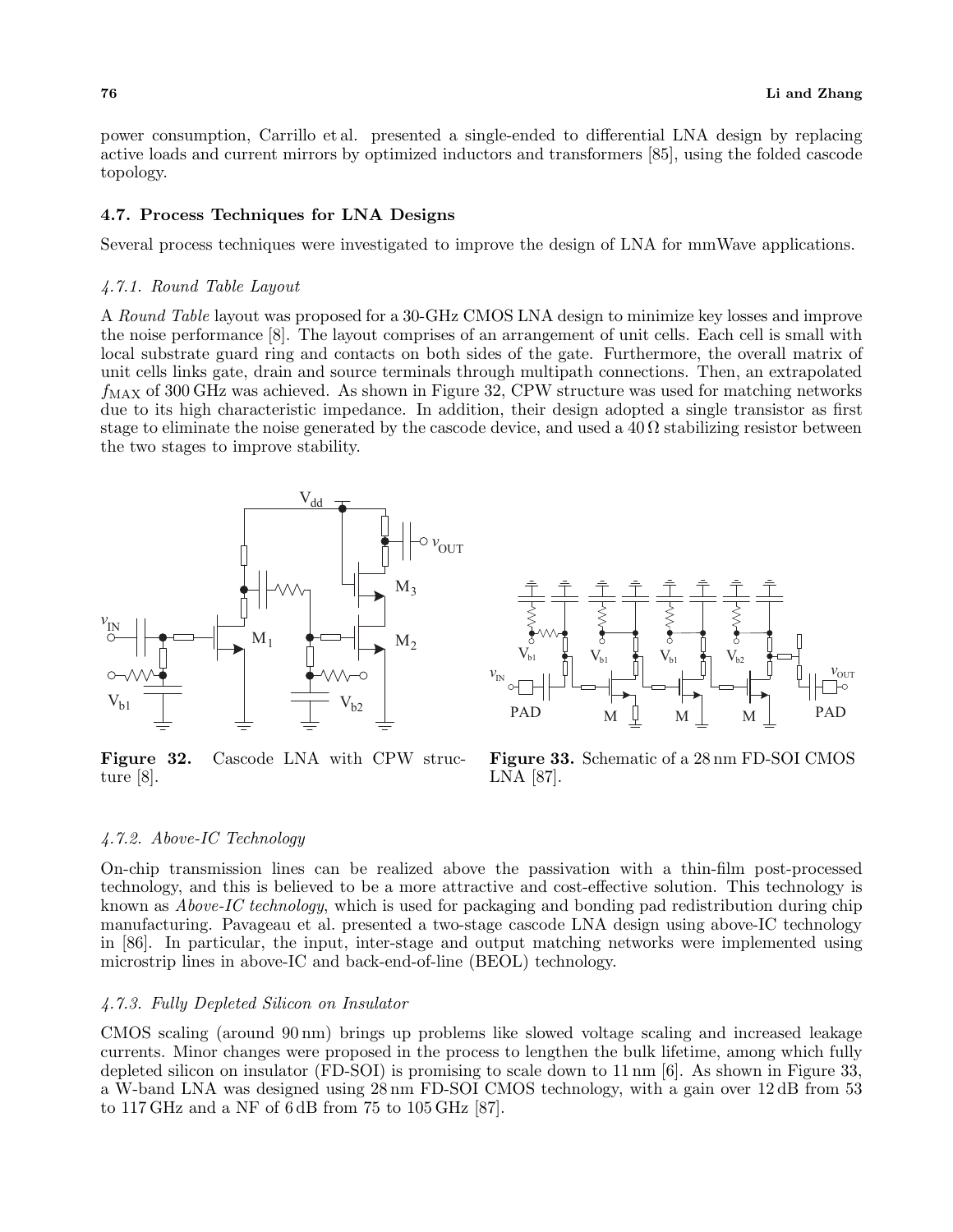**Table 1.** Summary of LNA design.

| Ref.    | $\mathbf f$<br>(GHz) | G<br>(dB)    | <b>NF</b><br>(dB)        | $P_{1dB}$<br>(dBm)       | IIP3<br>(dBm)            | Process<br>(nm) | Die Area<br>$(\mu m^2)$  | $P_{\text{diss}}$<br>(m)<br>W) | Topology <sup>1</sup>     | Techniques                                       |
|---------|----------------------|--------------|--------------------------|--------------------------|--------------------------|-----------------|--------------------------|--------------------------------|---------------------------|--------------------------------------------------|
| [48]    | 60                   | 12.5         | 7.5                      | $\overline{\phantom{0}}$ | $\overline{\phantom{a}}$ | 65              | 540×690                  | 34                             | 2-stage, cascode          | transformer-based                                |
| [53]    | 60                   | 22.3         | 6.1                      | 2.7                      | $\overline{\phantom{a}}$ | 65              | 460×460                  | 35                             | 2-stage, cascode          | transformer-based                                |
| [105]   | 60                   | 12.5         | 6.55                     | $-13.3$                  | $\Box$                   | 90              | 730×900                  | 60                             | 2-stage, differential     | transformer-based                                |
| [106]   | 60                   | 10           | 3.8                      | $\overline{\phantom{a}}$ | $\overline{4}$           | 65              | 330×170                  | 42                             | 1-stage, differential     | transformer-based                                |
| $[51]$  | 60                   | 16.4         | 6.8                      | 3.8                      | $\overline{\phantom{a}}$ | 65              | 270000                   | 33.6                           | 2-stage, differential     | transformer-feedback                             |
| [107]   | $104 -$<br>132       | 21.7         | 10.4                     | 3.2                      |                          | 28              | 260000                   | 18                             | 4-stage, differential     | capacitively neutralized<br>transformer coupling |
| $[17]$  | 45-65                | 12.7         | 5.7                      | $\overline{\phantom{a}}$ | $\overline{\phantom{a}}$ | 90              | 450×420                  | 18                             | 1-stage, cascode          | transformer feedback                             |
| [82]    | 60                   | 10           | 3.8                      |                          | $\overline{4}$           | 65              |                          | 35                             | 2-stage, CS               | transformer feedback                             |
| $[52]$  | 60                   | 30           | 4.6                      | $-30.7$                  | $-26$                    | 65              | 820×600                  | 8.9                            | 3-stage, CS               | transformer feedback with<br>tuning capacitor    |
| [69]    | 62.9-9<br>2.5        | 18.5         | 7.9                      |                          | Ξ                        | 65              | 240000                   | 27                             | 3-stage, cascode          | transformer feedback with<br>pole converging     |
| $[38]$  | 60                   | 15           | 4.4                      | $-18$                    | $\overline{\phantom{a}}$ | 90              | 320×440                  | 3.9                            | 3-stage, CS               | lumped element                                   |
| $[56]$  | 60                   | 22.4<br>18.7 | 4.5<br>5.2               | $-3.4$<br>$-6.5$         |                          | 65              | 400×400                  | 16.8<br>8.5                    | 2-stage, cascode          | lumped element                                   |
| [88]    | 60                   | 20           | 7                        |                          |                          | 90              | 375×400                  | 18                             | 2-stage, cascode          | lumped element                                   |
| [89]    | 60                   | 28           | $\mathbf{Q}$             | $-26$                    | $\overline{\phantom{a}}$ | 65              | 350×550                  | 120                            | 3-stage, cascode          | lumped element                                   |
| [90]    | 60                   | 13           | $\overline{4}$           | $-27.5$                  | $\overline{\phantom{a}}$ | 90              |                          | 9.6                            | 2-stage, cascode and CS   | lumped element                                   |
| [91]    | 60                   | 8.6          | 5.5                      | $-16$                    | $\overline{\phantom{a}}$ | 65              | $\overline{a}$           | 39                             | 2-stage, differential     | lumped element                                   |
| [39]    | 60                   | 19.1         | 5.5                      | $-18$                    | $\blacksquare$           | 65              | 240×200                  | 25                             | 3-stage, cascode          | LC-series resonate                               |
| $[42]$  | 60                   | 13.7         | 7.8                      |                          | $\overline{a}$           | 90              | 1025×1100                | 45                             | 3-stage, differential     | transmission line                                |
| $[92]$  | 54.5-7<br>2.5        | 13.8         | 4.0                      | $-12.5$                  | $\overline{a}$           | 28              | 380000                   | 24                             | 2-stage, cascode          | transmission line                                |
| [93]    | 104                  | 16.7         | 7.2                      | $\overline{\phantom{a}}$ | $\overline{\phantom{a}}$ | 65              | 290000                   | 48.6                           | 5-stage, cascode          | transmission line                                |
| [43]    | 60                   | 6.5          | 4.5                      | $\overline{a}$           | $\frac{1}{2}$            | 130             | 400×300                  | 4.8                            | 1-stage, folded cascode   | microstrip line                                  |
| $[44]$  | 60                   | 23.8         | 6.2                      | 1.5                      | $\overline{a}$           | 90              | 590×780                  | 36                             | 2-stage, hybrid           | microstrip line<br>hairpin matching              |
| [94]    | 60                   | 20           | 6.9                      | $-23$                    | $\overline{\phantom{a}}$ | 130             | 670×570                  | 67.2                           | 3-stage, cascode          | microstrip line                                  |
| [95]    | 60                   | 24           | 7.6                      | $\frac{1}{2}$            | $-5$                     | 65              |                          | 30                             | 4-stage, CS               | microstrip line                                  |
| [96]    | 60                   | 18.6         | 5.7                      | $-14.8$                  | $\bar{\phantom{a}}$      | 90              | 1400×500                 | 28.8                           | 3-stage, CS               | microstrip line                                  |
| [97]    | 60                   | 7.2          | 10.0                     | $-19$                    | $\blacksquare$           | 130             |                          | 90                             | 3-stage, cascode          | microstrip line                                  |
| [98]    | 60                   | 15.7         | 6.2                      |                          |                          | 90              | 113700                   | 40.5                           | 1-stage, differential     | microstrip line                                  |
| [99]    | 60                   | 19           | 6.0                      | $-38.5$                  | $\overline{\phantom{a}}$ | 65              |                          | $\overline{\phantom{a}}$       | 2-stage, differential     | microstrip line                                  |
| [100]   | 60                   | 18.7         | 8.3                      | $\overline{\phantom{a}}$ | $\overline{\phantom{a}}$ | 90              | $\frac{1}{2}$            | $\sim$                         | 4-stage, CS               | microstrip line                                  |
| [101]   | 60                   | 15           | 8                        | $\overline{\phantom{a}}$ | $\overline{\phantom{a}}$ | 90              |                          | $\blacksquare$                 | 3-stage, cascode          | microstrip line                                  |
| [102]   | 60                   | 12.2         | 6                        | $-7.2$                   | $\overline{\phantom{a}}$ | 90              | 1270×380                 | $\overline{\phantom{a}}$       | 2-stage, CS               | microstrip line                                  |
| [103]   | 60                   | 15.1         | 7.6                      | $-19$                    | $-6.9$                   | 130             | 475000                   | 37.2                           | 3-stage, cascode          | microstrip line                                  |
| [104]   | 64                   | 15.5         | 6.5                      | $-10.7$                  | $\overline{\phantom{a}}$ | 90              | 1300×400                 | 42.9                           | 2-stage, cascode          | microstrip line                                  |
| [45]    | 60                   | 20.3         | 7.6                      | $-22.3$                  | $-11$                    | 65              | 849×560                  | 37.2                           | 3-stage, cascode          | current sharing, microstrip<br>line              |
| [113]   | 60                   | 12.2         | 4.9                      | $-15$                    | $-4.7$                   | 130             | 1000×1090                | 29.1                           | 6-stage, cascode and CS   | current reuse                                    |
| [116]   | 60                   | 16.5         | 9                        | $-20.8$                  | $-12$                    | 130             |                          | 36.5                           | 4-stage, cascode and CS   | current reuse                                    |
| $[114]$ | 60                   | 20           | 9                        |                          | $-15$                    | 130             | 400×370                  | 7.2                            | 2-stage, differential     | $Gm$ -boosted, current reuse                     |
| [115]   | 60                   | 30           | $\overline{\phantom{a}}$ | $-27$                    | $\blacksquare$           | 130             |                          | 7.2                            | 2-stage, differential     | $Gm$ -boosted, current reuse                     |
| [47]    | 60                   | 10           | 4.1                      |                          | 3                        | 90              | 577×346                  | 15.2                           | 1-stage, CS               | VPW                                              |
| [108]   | 60                   | 10           | 4.1                      | $\overline{\phantom{a}}$ | 3                        | 90              | 200000                   |                                | 1-stage, cascode          | elevated-center CPW                              |
| $[109]$ | 91                   | 32           | 5.3                      |                          |                          | 28              | 855×324                  | 36                             | 6-stage, cascode          | <b>CPW</b>                                       |
| $[110]$ | $143 -$<br>166       | 15.7         | 8.5                      | $-3$                     |                          | 28              | 340000                   | 32                             | 4-stage, CS               | FD-SOI<br>slow-wave CPW                          |
| $[55]$  | 60                   | 14.6         | 5.5                      | $-0.5$                   | $-6.8$                   | 90              | 350×400                  | 24                             | 2-stage, cascode          | middle inductor                                  |
| [62]    | 60                   | 12.6         | 6.3                      | $-19.6$                  |                          | 90              | 650×540                  | 4.9                            | 3-stage, CS               | forward body bias                                |
| [117]   | 60                   | 23.5         | 6.5                      | $-6.8$                   | $\mathbf{1}$             | 65              | 600×250                  | 45.6                           | 4-stage, cascode          | body-biasing,<br>series-peaking                  |
| $[86]$  | 60                   | 13.4         | 6.7                      |                          | $\overline{\phantom{a}}$ | 45              | 450×800                  | 95                             | 2-stage, cascode          | Above-IC and BEOL                                |
| $[121]$ | 60                   | 12           | 8                        | $-5$                     | $\overline{\phantom{a}}$ | 65              | 960×1050                 | 36                             | 2-stage, cascode          | CMOS SOI technique                               |
| $[111]$ | 60                   | 26           | 6                        | $-21$                    | $\blacksquare$           | 65              | $700\times500$           | 75                             | 3-stage, cascode          | capacitive coupling                              |
| $[112]$ | 80                   | 15.2         | 5.5                      | $-15.5$                  | $\Box$                   | 28              | 1200×1200                | 47                             | 2-stage, differential, CS | capacitive cross-coupling                        |
| $[118]$ | 60                   | 15           | 5.9                      | $-15.1$                  | $\overline{\phantom{a}}$ | 65              | 1400×750                 | 30.8                           | 4-stage, cascode          | shunt peaking                                    |
| $[119]$ | 60                   | 26           | 6                        | 3.5                      | $-12$                    | 45              | 150×150                  | 21                             | 2-stage, cascode          | shunt peaking                                    |
| $[120]$ | 60                   | 20           | 7.3                      | $\blacksquare$           | $\Box$                   | 90              | $\overline{\phantom{a}}$ | $\overline{\phantom{a}}$       | 3-stage, cascode          | shunt peaking                                    |

1 The topology is single-ended unless specified.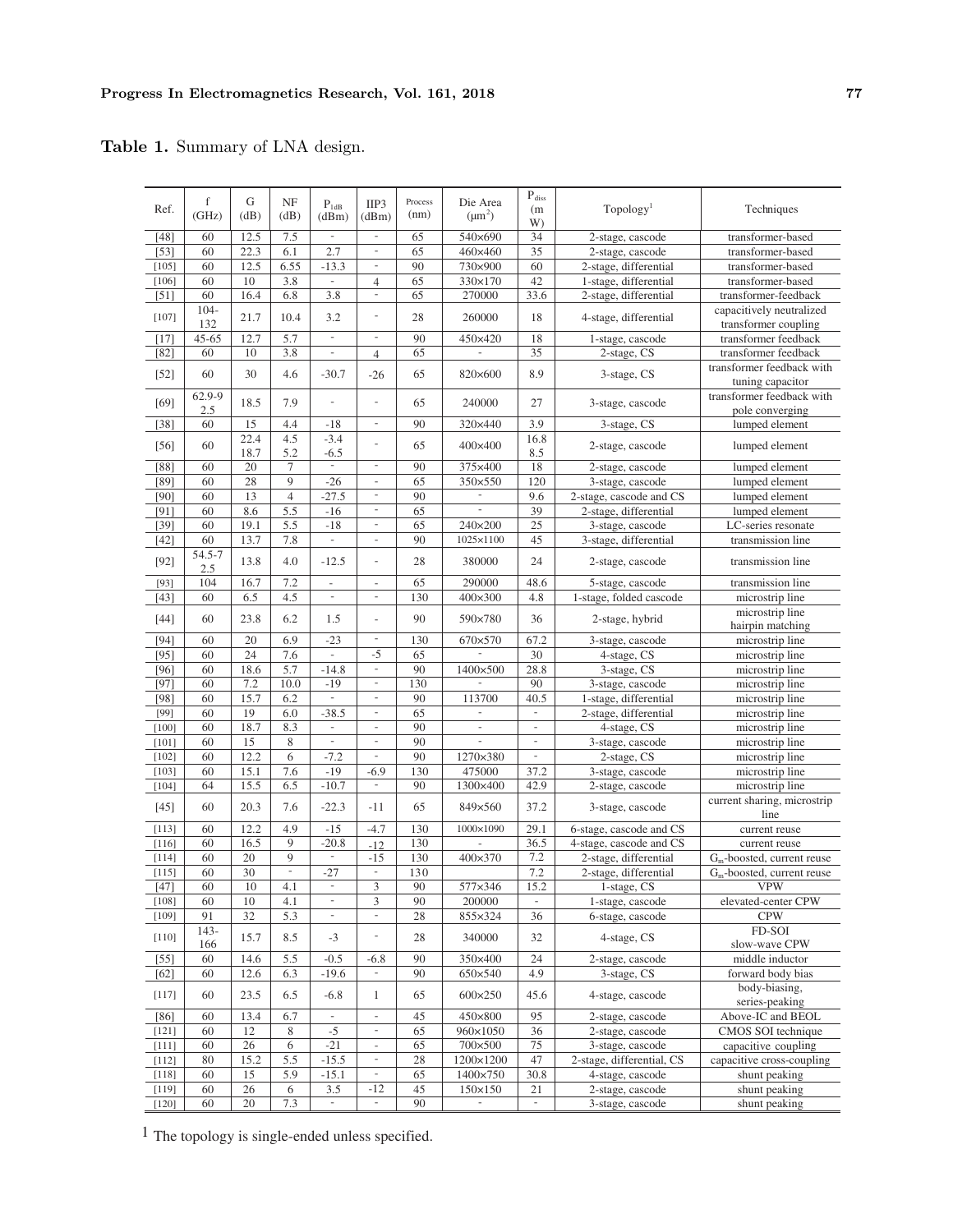# **5. COMPARISON AND SUMMARY**

Recent advance in CMOS technology enables us to achieve  $f_T$  to 246 GHz [6], and allows us to design CMOS circuit to operate in mmWave frequencies region [3]. However, the resistive substrate of CMOS exacerbates the effect of parasitic losses and complicates the design. The lower available gain of a transistor at mmWave frequency region leaves a small room for modeling errors and mismatches. Quality factors for matching elements are lower, and the proximity to the substrate increases the capacitive coupling and lowers the self resonance frequency (SRF) of passive devices. Therefore, the design of CMOS LNA in mmWave frequency depends on not only topologies and matching techniques, but also the layout of the circuit and the matching components. For example, we should reduce the layout parasitic so as to minimize the losses and improve the inherent performance of the amplifier [6].

From the discussion in Section 4, we can see that there are many approaches in designing an LNA. One may first choose a basic topology, for example, common-source, common-gate, cascode topology or differential topology; and then select an appropriate input/output impedance matching technique. For instance, CNM is able to match the circuit to achieve minimum noise factor at the expense of gain reduction due to the mismatch between the optimum impedance and the complex conjugate of the input impedance of the amplifier. In contrast, SNIM is able to match the impedance and noise simultaneously, but it leads to higher power dissipation. Next, the PCSNIM introduced in [18] able to achieve simultaneous noise and input matching with low power dissipation by adding an external capacitor, which is parallel with the gate and source terminal of the transistor. However, this technique will degrade the  $f<sub>T</sub>$  of the transistor, reduce the overall gain, and even degrade the performance of the LNA in mmWave frequency since the cutoff frequency of transistor is crucial at high frequencies.

Noteworthily, we propose to classify the matching techniques in three groups, namely CNM, SNIM and indirect matching (IM), where IM is a collective name for other techniques. The rationale behind IM is to remove the impedance constraint by splitting the interface plane into two separate ones. Consequently, the source impedance matching can be achieved at the Z*<sup>S</sup>* plane, and the impedance level at the local plane can be lowered, which gives rise to a larger g*<sup>m</sup>* than the SNIM technique.

Different matching components have their respective advantages. Lumped elements [88–91] occupy less chip areas, but simulation of lumped elements needs very detailed knowledge of the substrate and the cost is relatively higher. Next, transmission lines [92, 93] have well-defined EM simulation environment, but they usually occupy comparatively larger chip areas. Microstrip lines are commonly used [94– 104]. Transformer-based impedance matching is also feasible [105–107]. Furthermore, CPW [108–110] is easy to simulate and its measurement results are close to simulation results. However, CPW takes up more chip area. On the other hand, VPW results in higher impedance at the expense of complicated simulation and fabrication process.

To improve an existing LNA design, differential noise reduction techniques, such as capacitive cross coupling [29, 111, 112], resistive feedthrough [34] and G*m*-boosted CG topology [23] can be applied. Furthermore, gain-enhancement techniques, such as middle inductor [55], negative feedback [20] and transformer-feedback [58] can be adopted. Finally, to reduce the power consumption, current reuse/sharing technique [59, 113–116], forward body biasing [63] and positive feedback [65] can be used to reduce power dissipation.

For wideband LNAs, matching networks and inductive peaking techniques can be applied [73, 117– 120]. It was noticed that transformers are widely used for impedance matching and feedback networks in LNA designs at higher operating frequencies. Due to the space limit, we did not cover all the techniques on wideband LNA designs for UWB, CRs and SDRs. For example, designs of *reconfigurable* LNAs are important for SDRs [50] and review of their related techniques has been left out as part of our future work in this topic.

Finally, we may even use other process technologies to enhance the design, such as Round Table Layout [8], above-IC technology [86] and FD-SOI [110]. For example, Siligaris et al. presented a twostage cascode LNA design using SOI CMOS technology [121]. In addition, nanowire transistors (NWTs) may be adopted at 5 nm CMOS technology [122] to further increase the operating frequency of an LNA.

Table 1 summarizes performance parameters of LNA designs presented in selected references discussed above, with a focus on those with operating frequencies at 60-GHz and above. For the sake of readability, Table 1 is sorted by different techniques. Within each category indicated by the related technique, the operating frequency is in the ascending order.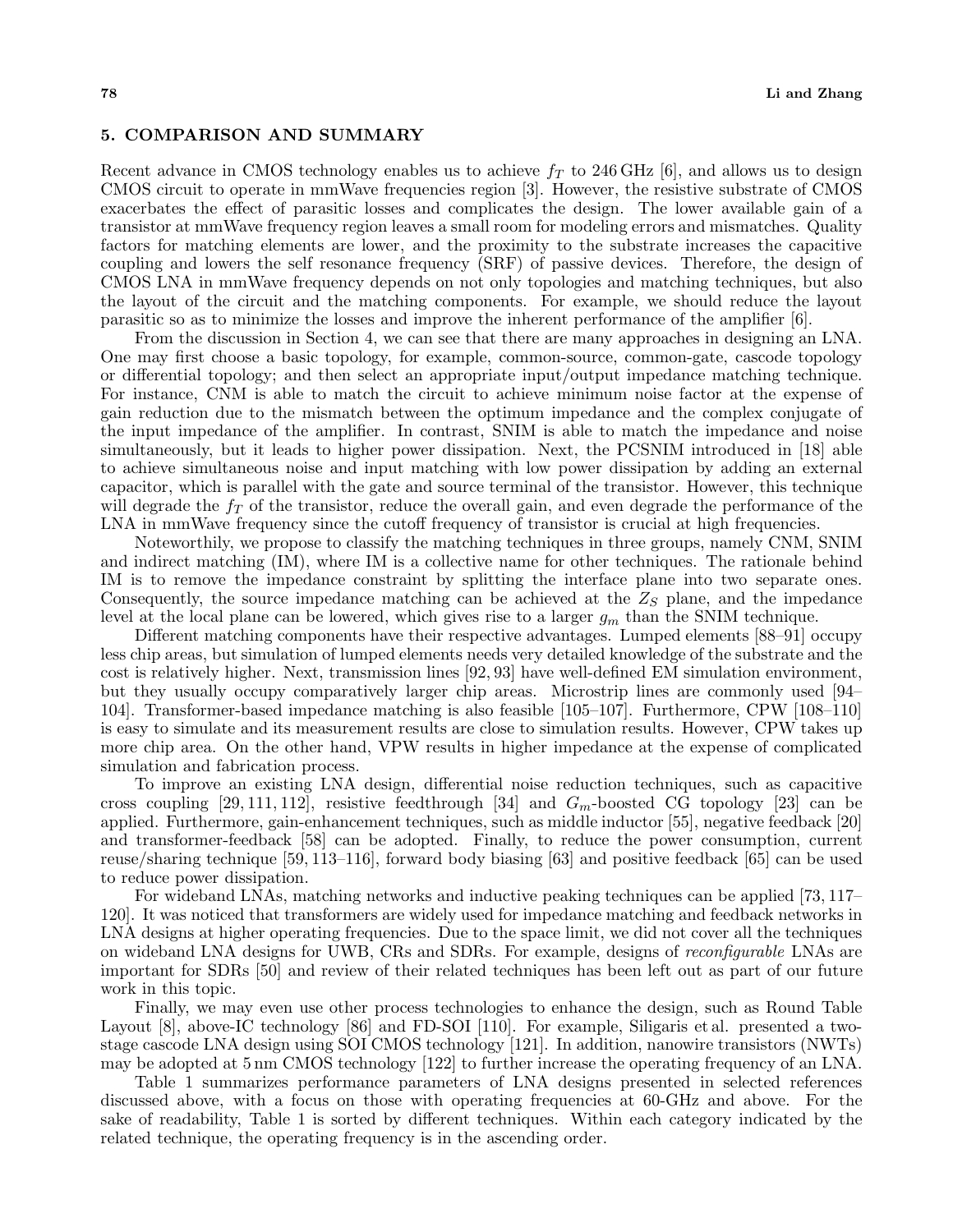# **6. CONCLUSION**

This paper aims to provide a useful and timely reference for microwave and millimeter wave LNA designer and researchers. We provided a comprehensive review starting with key performance metrics, followed by several device circuit models. After discussing various typical LNA topologies, we conducted a survey and comparison of recently-reported design techniques for LNA at microwave and millimeter wave frequencies. Due to limited access to various database and lack of time, our review does not focus on providing an exhaustive list of reported LNA design techniques. Instead, we have studied a number of typical and influential design techniques, and then compared their respective advantages and drawbacks.

Through our comparison, we found that indirect matching is promising in LNA designs at higher operating frequencies. In addition, process techniques such as fully depleted silicon on insulator is necessary with the continued CMOS scaling down towards 5 nm. Our future work includes: (1) to study and design reconfigurable LNAs at mmWave frequencies using indirect matching with inductors of higher Q factors using EM simulator. (2) to perform post-layout simulation, fabricate the design and conduct experimental measurement of our LNA design. (3) to optimize the trade-off among performance metrics like noise factor, gain and linearity. The linearity performance can be further improved by increasing the current drain. Nevertheless, the power consumption will be increased simultaneously. The trade-off can be adjusted accordingly in order to cater for a specific application.

# **REFERENCES**

- 1. Goldsmith, A., *Wireless Communications*, Cambridge University Press, New York, 2005.
- 2. Li, X. J., B.-C. Seet, and P. H. J. Chong, "Multihop cellular networks: Technology and economics," *Computer Networks*, Vol. 52, 1825–1837, Jun. 2008.
- 3. Doan, C. H., S. Emami, A. M. Niknejad, and R. W. Brodersen, "Millimeter-wave CMOS design," *IEEE Journal of Solid-State Circuits*, Vol. 40, 144–155, 2005.
- 4. Paulraj, A. J., D. A. Gore, R. U. Nabar, and H. Bolcskei, "An overview of MIMO communications — A key to gigabit wireless," *Proceedings of the IEEE*, Vol. 92, 198–218, Feb. 2004.
- 5. Rappaport, T. S., S. Sun, R. Mayzus, H. Zhao, Y. Azar, K. Wang, G. N. Wong, J. K. Schulz, M. Samimi, and F. Gutierrez, "Millimeter wave mobile communications for 5G cellular: It will work!," *IEEE Access*, Vol. 1, 335–349, May 2013.
- 6. Cathelin, A., "Fully depleted silicon on insulator devices CMOS: The 28-nm node is the perfect technology for analog, RF, mmW, and mixed-signal system-on-chip integration," *IEEE Solid-State Circuits Magazine*, Vol. 9, 18–26, Apr. 2017.
- 7. Kim, H.-S., K. Park, H. Oh, and E. S. Jung, "Effective gate layout methods for RF performance enhancement in MOSFETs," *IEEE Electron Device Letters*, Vol. 30, 1105–1107, Oct. 2009.
- 8. Adabi, E., B. Heydari, M. Bohsali, and A. M. Niknejad, "30 GHz CMOS low noise amplifier," *IEEE RFIC'07*, 625–628, 2007.
- 9. Rappaport, T. S., J. N. Murdock, and F. Gutierrez, "State of the art in 60-GHz integrated circuits and systems for wireless communications," *Proceedings of the IEEE*, Vol. 99, 1390–1436, 2011.
- 10. Niknejad, A. M., D. Chowdhury, and J. Chen, "Design of CMOS power amplifiers," *IEEE Transactions on Microwave Theory and Techniques*, Vol. 60, 1784–1796, Jun. 2012.
- 11. Li, X. J. and Y. P. Zhang, "Flipping the CMOS switch," *IEEE Microwave Magazine*, Vol. 11, 86–96, Feb. 2010.
- 12. Misra, D. K., *Radio-frequency and Microwave Communication Circuits: Analysis and Design*, John Wiley & Sons, 2004.
- 13. Lee, T. H., *The Design of CMOS Radio-frequency Integrated Circuits*, 2nd Edition, Cambridge University Press, 2004.
- 14. Van der Ziel, A., *Noise in Solid State Devices and Circuits*, Wiley, New York, 1986.
- 15. Allstot, D. J., X. Li, and S. Shekhar, "Design considerations for CMOS low-noise amplifiers," *IEEE RFIC'04*, 97–100, 2004.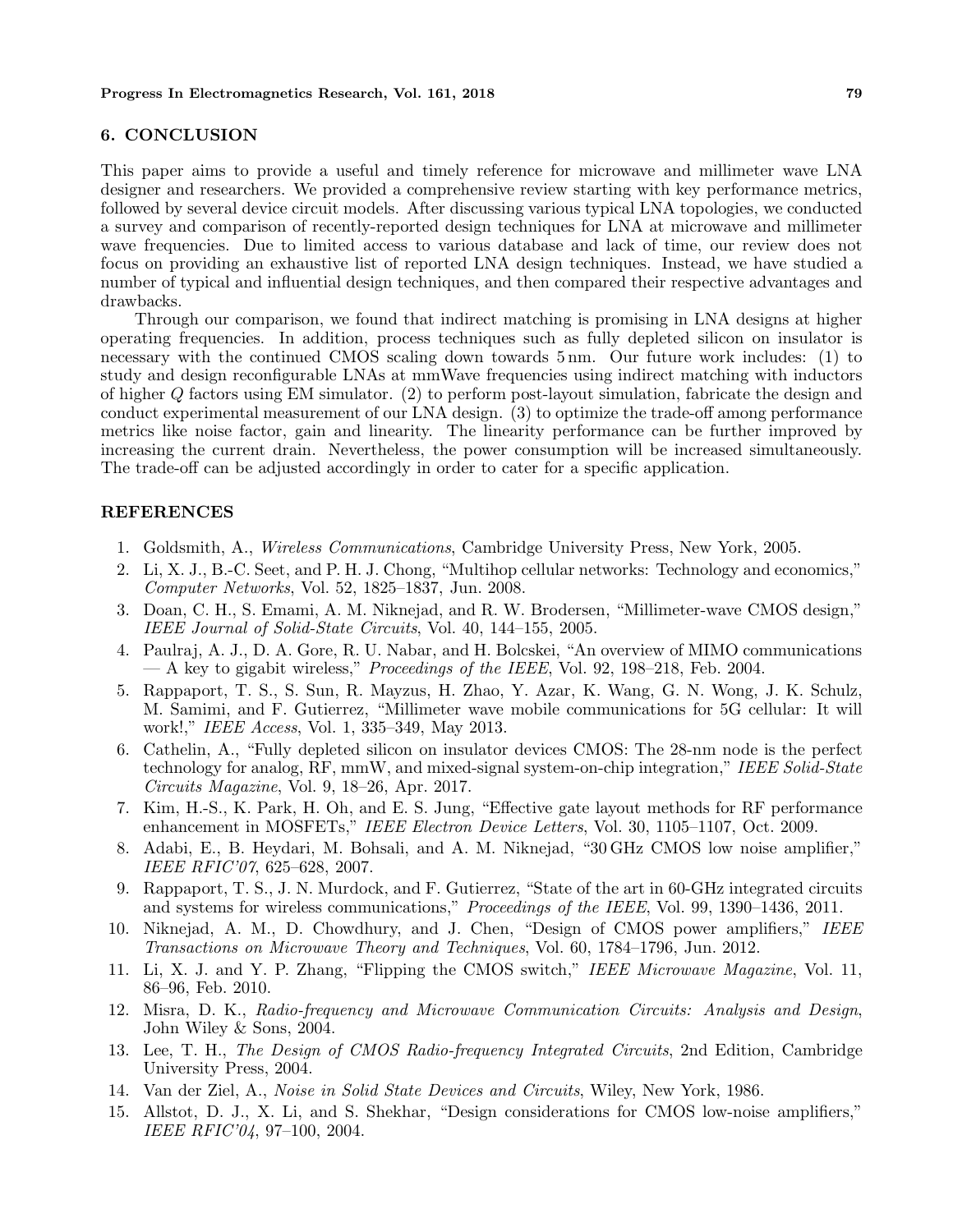- 16. Cha, C.-Y. and S.-G. Lee, "A low power, high gain LNA topology," *IEEE ICMMT'00*, 420–423, Beijing, China, 2000.
- 17. Yeh, H. C., Z. Y. Liao, and H. Wang, "Analysis and design of millimeter-wave low-power CMOS LNA with transformer-multicascode topology," *IEEE Transactions on Microwave Theory and Techniques*, Vol. 59, 3441–3454, Dec. 2011.
- 18. Nguyen, T.-K., C.-H. Kim, G.-J. Ihm, M.-S. Yang, and S.-G. Lee, "CMOS low-noise amplifier design optimization techniques," *IEEE Transactions on Microwave Theory and Techniques*, Vol. 52, 1433–1442, May 2004.
- 19. Gramegna, G., A. Magazzu, C. Sclafani, M. Paparo, and P. Erratico, "A 9 mW, 900-MHz CMOS LNA with 1.05 dB-noise-figure," *ESSCC'00*, 112–115, Stockholm, Sweden, 2000.
- 20. Im, D., I. Nam, S.-S. Song, H.-T. Kim, and K. Lee, "A CMOS resistive feedback single to differential low noise amplifier with multiple-tuner-outputs for a digital TV tuner," *IEEE RFIC'09*, 555–558, 2009.
- 21. Guo, B., J. Chen, L. Li, H. Jin, and G. Yang, "A wideband noise-canceling CMOS LNA with enhanced linearity by using complementary nMOS and pMOS configurations," *IEEE Journal of Solid-State Circuits*, Vol. 52, 1331–1344, May 2017.
- 22. Kim, S. J., D. Lee, K. Y. Lee, and S. G. Lee, "A 2.4-GHz super-regenerative transceiver with selectivity-improving dual Q-enhancement architecture and  $102-\mu W$  all-digital FLL," *IEEE Transactions on Microwave Theory and Techniques*, Vol. 65, 3287–3298, Sep. 2017.
- 23. Li, X., S. Shekhar, and D. J. Allstot, "G*m*-boosted common-gate LNA and differential colpitts VCO/QVCO in 0.18-µm CMOS," *IEEE Journal of Solid-State Circuits*, Vol. 40, 2609–2619, Dec. 2005.
- 24. Chen, X., Q. Feng, and S. Li, "Design of a 2.5 GHz differential CMOS LNA," *Progress In Electromagnetics Research Symposium*, 203–206, Cambridge, USA, Jul. 2–6, 2008.
- 25. Haus, H. A., et al., "Representation of noise in linear twoports," *Proceedings of the IRE*, Vol. 48, 69–74, Jan. 1960.
- 26. Stubbe, F., S. V. Kishore, C. Hull, and V. D. Torre, "A CMOS RF-receiver front-end for 1 GHz applications," *IEEE VLSIC'98*, 80–83, 1998.
- 27. Shaeffer, D. K. and T. H. Lee, "A 1.5-V, 1.5-GHz CMOS low noise amplifier," *IEEE Journal of Solid-State Circuits*, Vol. 32, 745–758, May 1997.
- 28. Andreani, P. and H. Sjoland, "Noise optimization of an inductively degenerated CMOS low noise amplifier," *IEEE Transactions on Circuits and Systems II: Analog and Digital Signal Processing*, Vol. 48, 835–841, 2001.
- 29. Zhuo, W., X. Li, S. Shekhar, S. H. K. Embabi, J. P. D. Gyvez, D. J. Allstot, and E. Sanchez-Sinencio, "A capacitor cross-coupled common-gate low-noise amplifier," *IEEE Transactions on Circuits and Systems II: Express Briefs*, Vol. 52, 875–879, Dec. 2005.
- 30. Pan, Z., C. Qin, Z. Ye, and Y. Wang, "A low power inductorless wideband LNA with G*<sup>m</sup>* enhancement and noise cancellation," *IEEE Microwave and Wireless Components Letters*, Vol. 27, 58–60, 2017.
- 31. Liu, H. J. and Z. F. Zhang, "An ultra-low power CMOS LNA for WPAN applications," *IEEE Microwave and Wireless Components Letters*, Vol. 27, 174–176, 2017.
- 32. Fan, X., H. Zhang, and E. Sanchez-Sinencio, "A noise reduction and linearity improvement technique for a differential cascode LNA," *IEEE Journal of Solid-State Circuits*, Vol. 43, 588– 599, 2008.
- 33. Ho, Y.-C., "Implementation and improvement for RF low noise amplifier in conventional CMOS technologies," Ph.D dissertation, University of Florida, Gainesville, 2000.
- 34. Guan, X. and A. Hajimiri, "A 24-GHz CMOS front-end," *IEEE Journal of Solid-State Circuits*, Vol. 39, 368–373, 2004.
- 35. Pozar, D. M., *Microwave Engineering*, John Wiley & Sons, Inc., 2012.
- 36. Bowick, C., J. Blyler, and C. Ajluni, *RF Circuit Design*, Elsevier Inc., Burlington, MA, USA, 2008.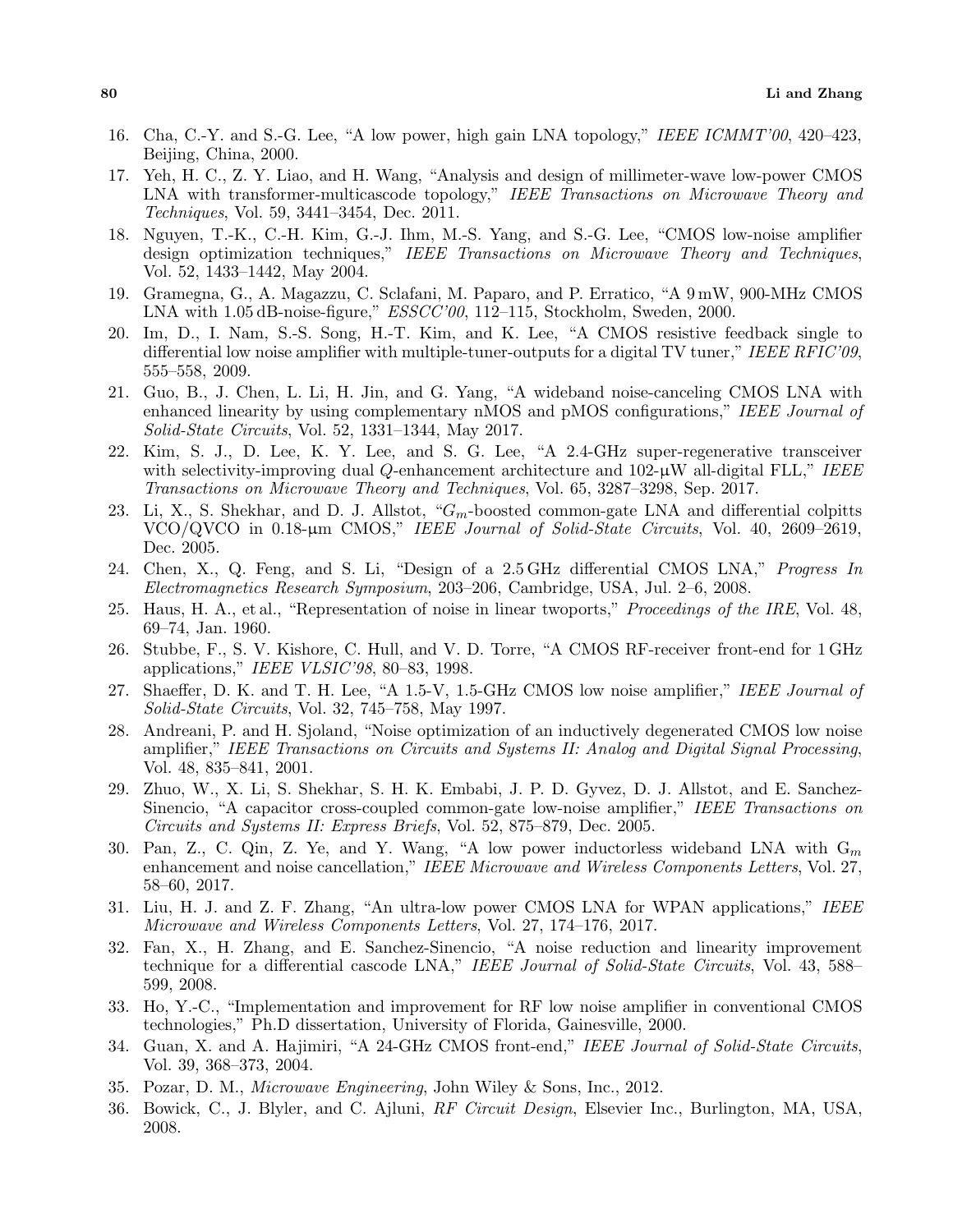- 37. Sivonen, P. and A. Parssinen, "Analysis and optimization of packaged inductively degenerated common-source low-noise amplifiers with ESD protection," *IEEE Transactions on Microwave Theory and Techniques*, Vol. 53, 1304–1313, 2005.
- 38. Cohen, E., S. Ravid, and D. Ritter, "An ultra low power LNA with 15 dB gain and 4.4 dB NF in 90 nm CMOS process for 60 GHz phase array radio," *IEEE RFIC'08*, 61–64, 2008.
- 39. Kunze, J. W., C. Weyers, P. Mayr, A. Bilgic, and J. Hausner, "60 GHz compact low noise amplifier in 65 nm CMOS," *Electronics Letters*, Vol. 45, 1035–1046, Sep. 2009.
- 40. Marcu, C., D. Chowdhury, C. Thakkar, J. D. Park, L. K. Kong, M. Tabesh, Y. J. Wang, B. Afshar, A. Gupta, A. Arbabian, S. Gambini, R. Zamani, E. Alon, and A. M. Niknejad, "A 90 nm CMOS low-power 60 GHz transceiver with integrated baseband circuitry," *IEEE Journal of Solid-State Circuits*, Vol. 44, 3434–3447, Dec. 2009.
- 41. Huang, B. J., C. H. Wang, C. C. Chen, M. F. Lei, P. C. Huang, K. Y. Lin, and H. Wang, "Design and analysis for a 60-GHz low-noise amplifier with RF ESD protection," *IEEE Transactions on Microwave Theory and Techniques*, Vol. 57, 298–305, Feb. 2009.
- 42. Mitomo, T., R. Fujimoto, N. Ono, R. Tachibana, H. Hoshino, Y. Yoshihara, Y. Tsutsumi, and I. Seto, "A 60-GHz CMOS receiver front-end with frequency synthesizer," *IEEE Journal of Solid-State Circuits*, Vol. 43, 1030–1037, Apr. 2008.
- 43. Razavi, B., "A 60-GHz CMOS receiver front-end," *IEEE Journal of Solid-State Circuits*, Vol. 41, 17–22, Jan. 2006.
- 44. Kang, M. S., B. S. Kim, W. J. Byun, K. S. Kim, S. H. Oh, S. Pinel, J. Laskar, and M. S. Song, "PA and LNA for millimeter-wave WPAN using 90 nm CMOS process," *Microwave and Optical Technology Letters*, Vol. 51, 2029–2032, Sep. 2009.
- 45. Lin, Y. S. and S. S. Wong, "A 60-GHz low noise amplifier for 60-GHz dual-conversion receiver," *Microwave and Optical Technology Letters*, Vol. 51, 885–891, Apr. 2009.
- 46. Kanaya, H., T. Nakamura, K. Kawakami, and K. Yoshida, "Design of coplanar waveguide matching circuit for RF-CMOS front-end," *Electronics and Communications in Japan (Part II: Electronics)*, Vol. 88, 19–26, 2005.
- 47. Haroun, I., H. Yuan-Chia, J. Wight, and C. Plett, "A CMOS low-noise amplifier with VPW matching elements for 60-GHz-band Gbit/s wireless systems," *IEEE APMC'09*, 473–476, 2009.
- 48. Severino, R. R., T. Taris, Y. Deval, and J. B. Begueret, "A transformer-based 60 GHz CMOS LNA for low voltage applications," *IEEE RFIT'07*, 62–65, 2007.
- 49. Yeh, H. C., C. C. Chiong, S. Aloui, and H. Wang, "Analysis and design of millimeter-wave lowvoltage CMOS cascode LNA with magnetic coupled technique," *IEEE Transactions on Microwave Theory and Techniques*, Vol. 60, 4066–4079, Dec. 2012.
- 50. Yu, X. and N. M. Neihart, "Analysis and design of a reconfigurable multimode low-noise amplifier utilizing a multitap transformer," *IEEE Transactions on Microwave Theory and Techniques*, Vol. 61, 1236–1246, Mar. 2013.
- 51. Wu, L., H. F. Leung, and H. C. Luong, "Design and analysis of CMOS LNAs with transformer feedback for wideband input matching and noise cancellation," *IEEE Transactions on Circuits and Systems I: Regular Papers*, Vol. 64, 1626–1635, 2017.
- 52. Kim, K. J., S. H. Lee, S. Park, and K. H. Ahn, "60 GHz CMOS gain-boosted LNA with transformer feedbacked neutraliser," *Electronics Letters*, Vol. 51, 1461–1462, 2015.
- 53. Weyers, C., P. Mayr, J. W. Kunze, and U. Langmann, "A 22.3 dB voltage gain 6.1 dB NF 60 GHz LNA in 65 nm CMOS with differential output," *ISSCC'08*, 192–606, 2008.
- 54. Kuo, M.-C., C.-N. Kuo, and T.-C. Chueh, "Wideband LNA compatible for differential and singleended inputs," *IEEE Microwave and Wireless Components Letters*, Vol. 19, 482–484, Jul. 2009.
- 55. Terry, Y., M. Q. Gordon, K. K. W. Tang, K. H. K. Yau, Y. Ming-Ta, P. Schvan, and S. P. Voinigescu, "Algorithmic design of CMOS LNAs and PAs for 60-GHz radio," *IEEE Journal of Solid-State Circuits*, Vol. 42, 1044–1057, 2007.
- 56. Kraemer, M., D. Dragomirescu, and R. Plana, "A low-power high-gain LNA for the 60 GHz band in a 65 nm CMOS technology," *IEEE APMC'09*, 1156–1159, 2009.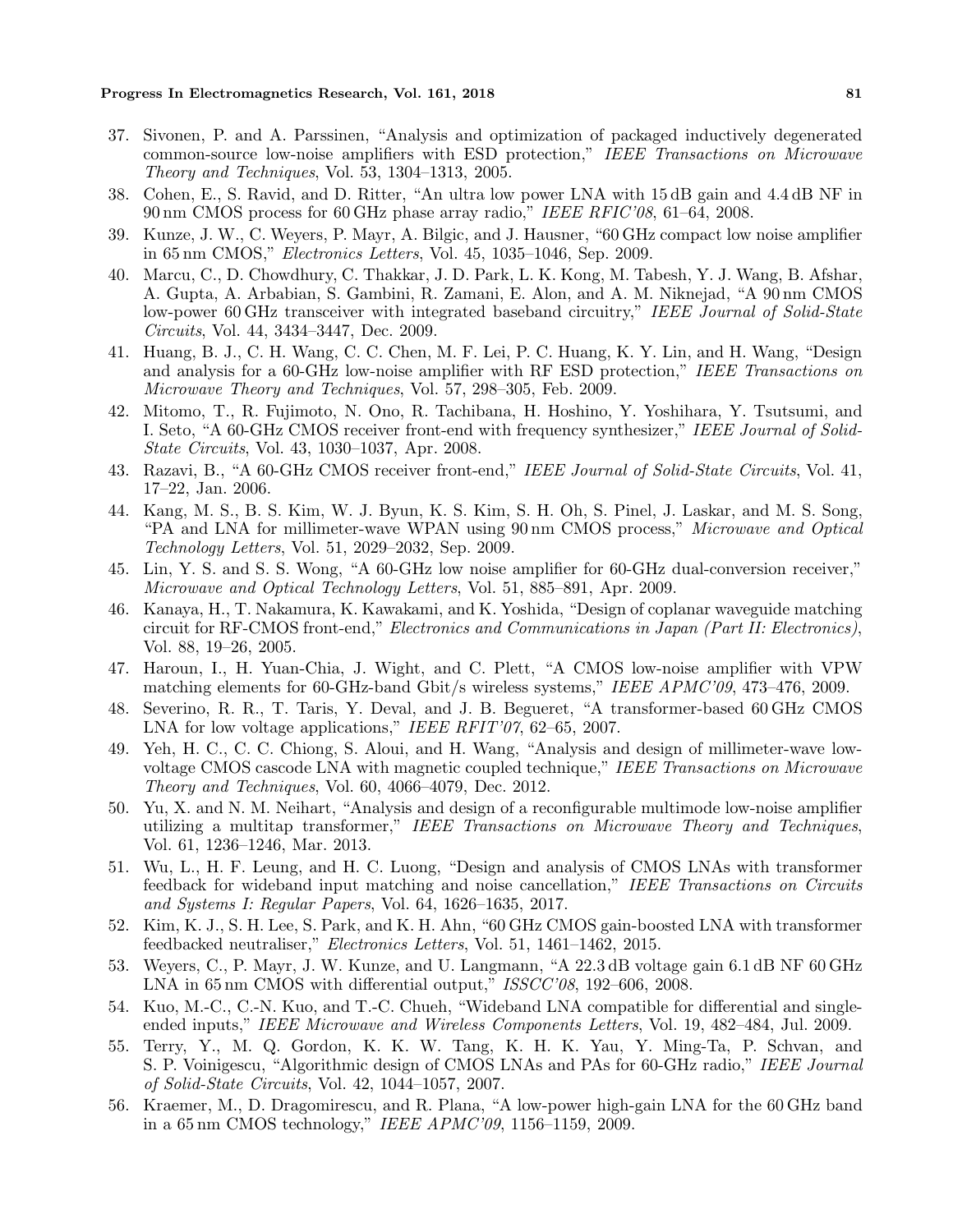- 57. Im, D., I. Nam, and K. Lee, "A CMOS active feedback balun-LNA with high IIP2 for wideband digital TV receivers," *IEEE Transactions on Microwave Theory and Techniques*, Vol. 58, 3566– 3579, Nov. 2010.
- 58. Guo, S., T. Xi, P. Gui, D. Huang, Y. Fan, and M. Morgan, "A transformer feedback G*m*boosting technique for gain improvement and noise reduction in mm-Wave cascode LNAs," *IEEE Transactions on Microwave Theory and Techniques*, Vol. 64, 2080–2090, 2016.
- 59. Karanicolas, A. N., "A 2.7-V 900-MHz CMOS LNA and mixer," *IEEE Journal of Solid-State Circuits*, Vol. 31, 1939–1944, 1996.
- 60. Li, Z., C. Wang, Q. Li, and Z. Wang, "60 GHz low-power LNA with high g*m*xR*out* transconductor stages in 65 nm CMOS," *Electronics Letters*, Vol. 53, 279–281, 2017.
- 61. Hsieh, H.-H., J.-H. Wang, and L.-H. Lu, "Gain-enhancement techniques for CMOS folded cascode LNAs at low-voltage operations," *IEEE Transactions on Microwave Theory and Techniques*, Vol. 56, 1807–1816, Aug. 2008.
- 62. Lin, W.-H., J.-H. Tsai, Y.-N. Jen, T.-W. Huang, and H. Wang, "A 0.7-V 60-GHz low-power LNA with forward body bias technique in 90 nm CMOS process," *EuMC'09*, 393–396, 2009.
- 63. Parvizi, M., K. Allidina, and M. N. El-Gamal, "Short channel output conductance enhancement through forward body biasing to realize a  $0.5 \text{ V}$  250  $\mu$ W 0.6–4.2 GHz current-reuse CMOS LNA," *IEEE Journal of Solid-State Circuits*, Vol. 51, 574–586, Mar. 2016.
- 64. Parvizi, M., K. Allidina, and M. N. El-Gamal, "An ultra-low-power wideband inductorless CMOS LNA with tunable active shunt-feedback," *IEEE Transactions on Microwave Theory and Techniques*, Vol. 64, 1843–1853, 2016.
- 65. Lai, M. T. and H. W. Tsao, "Ultra-low-power cascaded CMOS LNA with positive feedback and bias optimization," *IEEE Transactions on Microwave Theory and Techniques*, Vol. 61, 1934–1945, 2013.
- 66. Mitola, J. and G. Q. Maguire, "Cognitive radio: Making software radios more personal," *IEEE Personal Communications*, Vol. 6, 13–18, Aug. 1999.
- 67. Abidi, A. A., "The path to the software-defined radio receiver," *IEEE Journal of Solid-State Circuits*, Vol. 42, 954–966, Apr. 2007.
- 68. Arbabian, A. and A. M. Niknejad, "Design of a CMOS tapered cascaded multistage distributed amplifier," *IEEE Transactions on Microwave Theory and Techniques*, Vol. 57, 938–947, Apr. 2009.
- 69. Feng, G., C. C. Boon, F. Meng, X. Yi, K. Yang, C. Li, and H. C. Luong, "Pole-converging intrastage bandwidth extension technique for wideband amplifiers," *IEEE Journal of Solid-State Circuits*, Vol. 52, 769–780, 2017.
- 70. Zhang, F. and P. R. Kinget, "Low-power programmable gain CMOS distributed LNA," *IEEE Journal of Solid-State Circuits*, Vol. 41, 1333–1343, Jun. 2006.
- 71. Liao, C. F. and S. I. Liu, "A broadband noise-canceling CMOS LNA for 3.1–10.6-GHz UWB receivers," *IEEE Journal of Solid-State Circuits*, Vol. 42, 329–339, Feb. 2007.
- 72. Razavi, B., T. Aytur, C. Lam, F.-R. Yang, K.-Y. Li, R.-H. Yan, H.-C. Kang, C.-C. Hsu, and C.- C. Lee, "A UWB CMOS transceiver," *IEEE Journal of Solid-State Circuits*, Vol. 40, 2555–2562, Dec. 2005.
- 73. Shekhar, S., J. S. Walling, and D. J. Allstot, "Bandwidth extension techniques for CMOS amplifiers," *IEEE Journal of Solid-State Circuits*, Vol. 41, 2424–2439, Nov. 2006.
- 74. Woo, S., W. Kim, C. H. Lee, H. Kim, and J. Laskar, "A wideband low-power CMOS LNA with positive-negative feedback for noise, gain, and linearity optimization," *IEEE Transactions on Microwave Theory and Techniques*, Vol. 60, 3169–3178, 2012.
- 75. Tsai, M. H., S. S. H. Hsu, F. L. Hsueh, C. P. Jou, and T. J. Yeh, "Design of 60-GHz low-noise amplifiers with low NF and robust ESD protection in 65-nm CMOS," *IEEE Transactions on Microwave Theory and Techniques*, Vol. 61, 553–561, Jan. 2013.
- 76. Zhang, Z., A. Dinh, L. Chen, and H. Wang, "Wide range linearity improvement technique for linear wideband LNA," *IEICE Electronics Express*, Vol. 14, 1–10, 2017.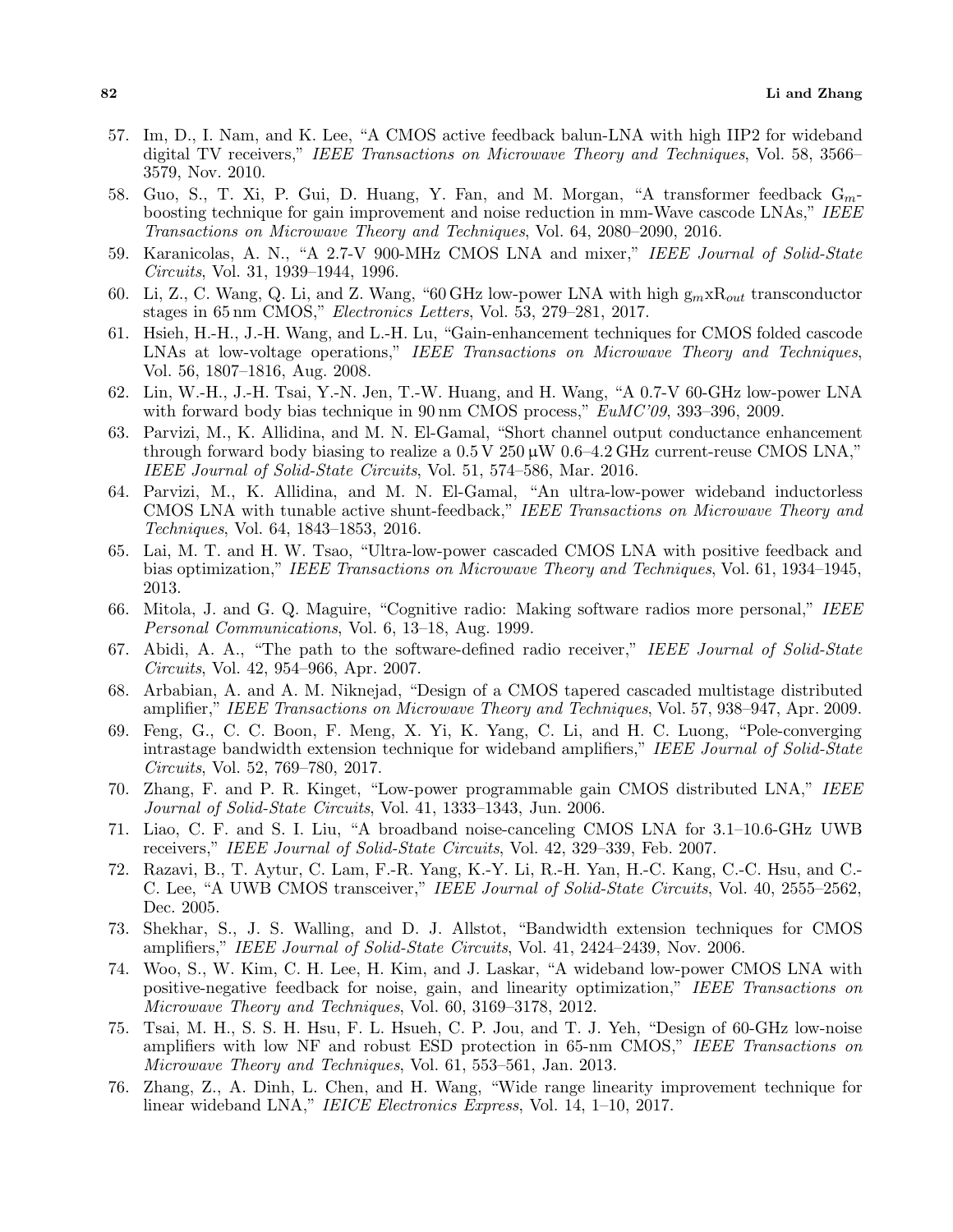- 77. Lu, Y., K. S. Yeo, A. Cabuk, J. Ma, M. A. Do, and Z. Lu, "A novel CMOS low-noise amplifier design for 3.1- to 10.6-GHz ultra-wide-band wireless receivers," *IEEE Transactions on Circuits and Systems I: Regular Papers*, Vol. 53, 1683–1692, Aug. 2006.
- 78. Souza, M. D., A. Mariano, and T. Taris, "Reconfigurable inductorless wideband CMOS LNA for wireless communications," *IEEE Transactions on Circuits and Systems I: Regular Papers*, Vol. 64, 675–685, 2017.
- 79. Luo, C. K., P. S. Gudem, and J. F. Buckwalter, "A 0.4–6-GHz 17-dBm B1 dB 36-dBm IIP3 channel-selecting low-noise amplifier for SAW-less 3G/4G FDD diversity receivers," *IEEE Transactions on Microwave Theory and Techniques*, Vol. 64, 1110–1121, Apr. 2016.
- 80. Tey, Y.-Y., H. Ramiah, N. M. Noh, and U. R. Jagadheswaran, "A 50 MHz ∼ 10 GHz, 3.3 dB NF, +6 dBm IIP3 resistive feedback common source amplifier for cognitive radio application," *Microelectronics Journal*, Vol. 61, 89–94, Jan. 30, 2017.
- 81. Bagga, S., A. L. Mansano, W. A. Serdijn, J. R. Long, K. V. Hartingsveldt, and K. Philips, "A frequency-selective broadband low-noise amplifier with double-loop transformer feedback," *IEEE Transactions on Circuits and Systems I: Regular Papers*, Vol. 61, 1883–1891, 2014.
- 82. Sakian, P., E. Janssen, A. H. M. V. Roermund, and R. Mahmoudi, "Analysis and design of a 60 GHz wideband voltage-voltage transformer feedback LNA," *IEEE Transactions on Microwave Theory and Techniques*, Vol. 60, 702–713, 2012.
- 83. Kaukovuori, J., J. Ryynanen, and K. A. I. Halonen, "CMOS low-noise amplifier analysis and optimization for wideband applications," *Ph.D RME'06*, 445–448, Otranto (Lecce), Italy, 2006.
- 84. Manstretta, D., "A broadband low-noise single-ended input differential output amplifier with IM2 cancelling," *IEEE RFIC'08*, 79–82, 2008.
- 85. Carrillo, T. C., J. G. Macias-Montero, O. Marti Aitor, J. S. Cordoba, and J. M. Lopez-Villegas, "CMOS single-ended-to-differential low-noise amplifier," *INTEGRATION, The VLSI Journal*, Vol. 42, 304–311, Jun. 2009.
- 86. Pavageau, C., O. Dupuis, M. Dehan, B. Parvais, G. Carchon, and W. de Raedt, "A 60-GHz LNA and a 92-GHz low-power distributed amplifier in CMOS with above-IC," *EuMIC'08*, 250–253, 2008.
- 87. Karaca, D., M. Varonen, D. Parveg, A. Vahdati, and K. A. I. Halonen, "A 53–117 GHz LNA in 28-nm FDSOI CMOS," *IEEE Microwave and Wireless Components Letters*, Vol. 27, 171–173, 2017.
- 88. Fakharzadeh, M., M. R. Nezhad-Ahmadi, B. Biglarbegian, J. Ahmadi-Shokouh, and S. Safavi-Naeini, "CMOS phased array transceiver technology for 60 GHz wireless applications," *IEEE Transactions on Antennas and Propagation*, Vol. 58, 1093–1104, Apr. 2010.
- 89. Bozzola, S., D. Guermandi, F. Vecchi, M. Repossi, M. Pozzoni, A. Mazzanti, and F. Svelto, "A sliding IF receiver for mm-wave WLANs in 65 nm CMOS," *IEEE CICC'09*, 669–672, 2009.
- 90. Parsa, A. and B. Razavi, "A 60 GHz CMOS receiver using a 30 GHz LO," *ISSCC'08*, 190–606, 2008.
- 91. Yu, Y. K., P. G. M. Baltus, A. de Graauw, E. van der Heijden, C. S. Vaucher, and A. H. M. van Roermund, "A 60 GHz phase shifter integrated with LNA and PA in 65 nm CMOS for phased array systems," *IEEE Journal of Solid-State Circuits*, Vol. 45, 1697–1709, Sept. 2010.
- 92. Fritsche, D., G. Tretter, C. Carta, and F. Ellinger, "Millimeter-wave low-noise amplifier design in 28-nm low-power digital CMOS," *IEEE Transactions on Microwave Theory and Techniques*, Vol. 63, 1910–1922, 2015.
- 93. Feng, G., C. C. Boon, F. Meng, X. Yi, and C. Li, "An 88.5–110 GHz CMOS low-noise amplifier for millimeter-wave imaging applications," *IEEE Microwave and Wireless Components Letters*, Vol. 26, 134–136, 2016.
- 94. Lin, W.-H., Y.-N. Jen, J.-H. Tsai, H.-C. Lu, and T.-W. Huang, "V-band fully-integrated CMOS LNA and DAT PA for 60 GHz WPAN applications," *EuMC'10*, 284–287, 2010.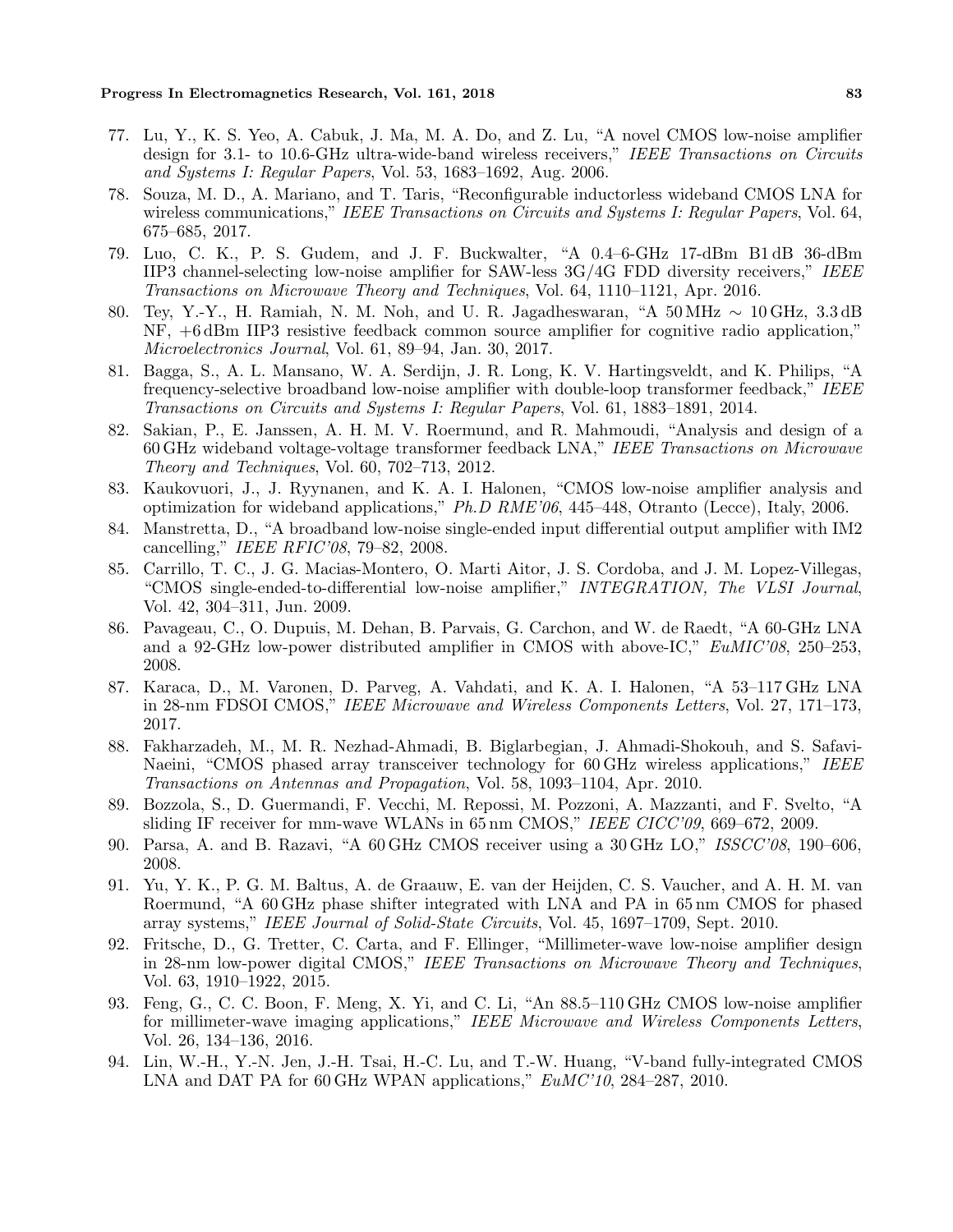- 95. Li, N., K. Bunsen, N. Takayama, Q. Bu, T. Suzuki, M. Sato, T. Hirose, K. Okada, and A. Matsuzawa, "A 24 dB gain 51–68 GHz CMOS low noise amplifier using asymmetric-layout transistors," *ESSCIRC'10*, 342–345, 2010.
- 96. Kang, K., J. Brinkhoff, and F. J. Lin, "A 60-GHz LNA with 18.6-dB gain and 5.7-dB NF in 90-nm CMOS," *Microwave and Optical Technology Letters*, Vol. 52, 2056–2059, Sep. 2010.
- 97. Tsai, J. H., "A 55–64 GHz fully-integrated sub-harmonic wideband transceiver in 130 nm CMOS process," *IEEE Microwave and Wireless Components Letters*, Vol. 19, 758–760, Nov. 2009.
- 98. Kang, K., F. J. Lin, D. D. Pham, J. Brinkhoff, C. H. Heng, Y. X. Guo, and X. J. Yuan, "A 60-GHz OOK receiver with an on-chip antenna in 90 nm CMOS," *IEEE Journal of Solid-State Circuits*, Vol. 45, 1720–1731, Sep. 2010.
- 99. Varonen, M., M. Kaltiokallio, V. Saari, O. Viitala, M. Karkkainen, S. Lindfors, J. Ryynanen, and K. A. I. Halonen, "A 60-GHz CMOS receiver with an on-chip ADC," *IEEE RFIC'09*, 445–448, 2009.
- 100. Tanomura, M., Y. Hamada, S. Kishimoto, M. Ito, N. Orihashi, K. Maruhashi, and H. Shimawaki, "TX and RX front-ends for 60 GHz band in 90 nm standard bulk CMOS," *ISSCC'08*, 558–635, 2008.
- 101. Pinel, S., S. Sarkar, P. Sen, B. Perumana, D. Yeh, D. Dawn, and J. Laskar, "A 90 nm CMOS 60 GHz radio," *ISSCC'08*, 130–601, 2008.
- 102. Heydari, B., M. Bohsali, E. Adabi, and A. M. Niknejad, "Low-power mm-wave components up to 104 GHz in 90 nm CMOS," *ISSCC'07*, 200–597, 2007.
- 103. Lin, Y. S., T. H. Chang, C. Z. Chen, C. C. Chen, H. Y. Yang, and S. S. Wong, "Low-power 48- GHz CMOS VCO and 60-GHz CMOS LNA for 60-GHz dual-conversion receiver," *VLSI-DAT'09*, 88–91, 2009.
- 104. Pellerano, S., Y. Palaskas, and K. Soumyanath, "A 64 GHz 6.5 dB NF 15.5 dB gain LNA in 90 nm CMOS," *ESSCIRC'07*, 352–355, 2007.
- 105. Kim, K. J., K. H. Ahn, T. H. Lim, H. C. Park, and J. W. Yu, "A 60 GHz wideband phasedarray LNA with short-stub passive vector generator," *IEEE Microwave and Wireless Components Letters*, Vol. 20, 628–630, 2010.
- 106. Janssen, E., R. Mahmoudi, E. van der Heijden, P. Sakian, A. de Graauw, R. Pijper, and A. van Roermund, "Fully balanced 60 GHz LNA with 37% bandwidth, 3.8 dB NF, 10 dB gain and constant group delay over 6 GHz bandwidth," *SiRF'10*, 124–127, New Orleans, LA, 2010.
- 107. Heller, T., E. Cohen, and E. Socher, "A 102–129-GHz 39-dB gain 8.4-dB noise fighure I/Q receiver frontend in 28-nm CMOS," *IEEE Transactions on Microwave Theory and Techniques*, Vol. 64, 1535–1543, 2016.
- 108. Haroun, I., J. Wight, C. Plett, A. Fathy, and Y. C. Hsu, "A V-band 90-nm CMOS low-noise amplifier with modified CPW transmission lines for UWB systems," *SiRF'10*, 160–163, New Orleans, LA, 2010.
- 109. Pepe, D. and D. Zito, "32 dB gain 28 nm bulk CMOS W-band LNA," *IEEE Microwave and Wireless Components Letters*, Vol. 25, 55–57, 2015.
- 110. Parveg, D., M. Varonen, D. Karaca, A. Vahdati, M. Kantanen, and K. A. I. Halonen, "Design of a D-band CMOS amplifier utilizing coupled slow-wave coplanar waveguides," *IEEE Transactions on Microwave Theory and Techniques*, Vol. PP, 1–15, 2017.
- 111. Vecchi, F., S. Bozzola, M. Pozzoni, D. Guermandi, E. Temporiti, M. Repossi, U. Decanis, A. Mazzanti, and F. Svelto, "A 60 GHz receiver with 13 GHz bandwidth for Gbit/s wireless links in 65 nm CMOS," *ICICDT'10*, 228–231, 2010.
- 112. Medra, A., D. Guermandi, K. Vaesen, S. Brebels, A. Bourdoux, W. V. Thillo, P. Wambacq, and V. Giannini, "An 80 GHz low-noise amplifier resilient to the TX spillover in phase-modulated continuous-wave radars," *IEEE Journal of Solid-State Circuits*, Vol. 51, 1141–1153, 2016.
- 113. Chen, C.-C., Y.-S. Lin, P.-L. Huang, J.-F. Fang, and S.-S. Lu, "A 4.9-dB NF 53.5–62-GHz micromachined CMOS wideband LNA with small group-delay-variation," *IEEE MTT'10*, 489–492, 2010.